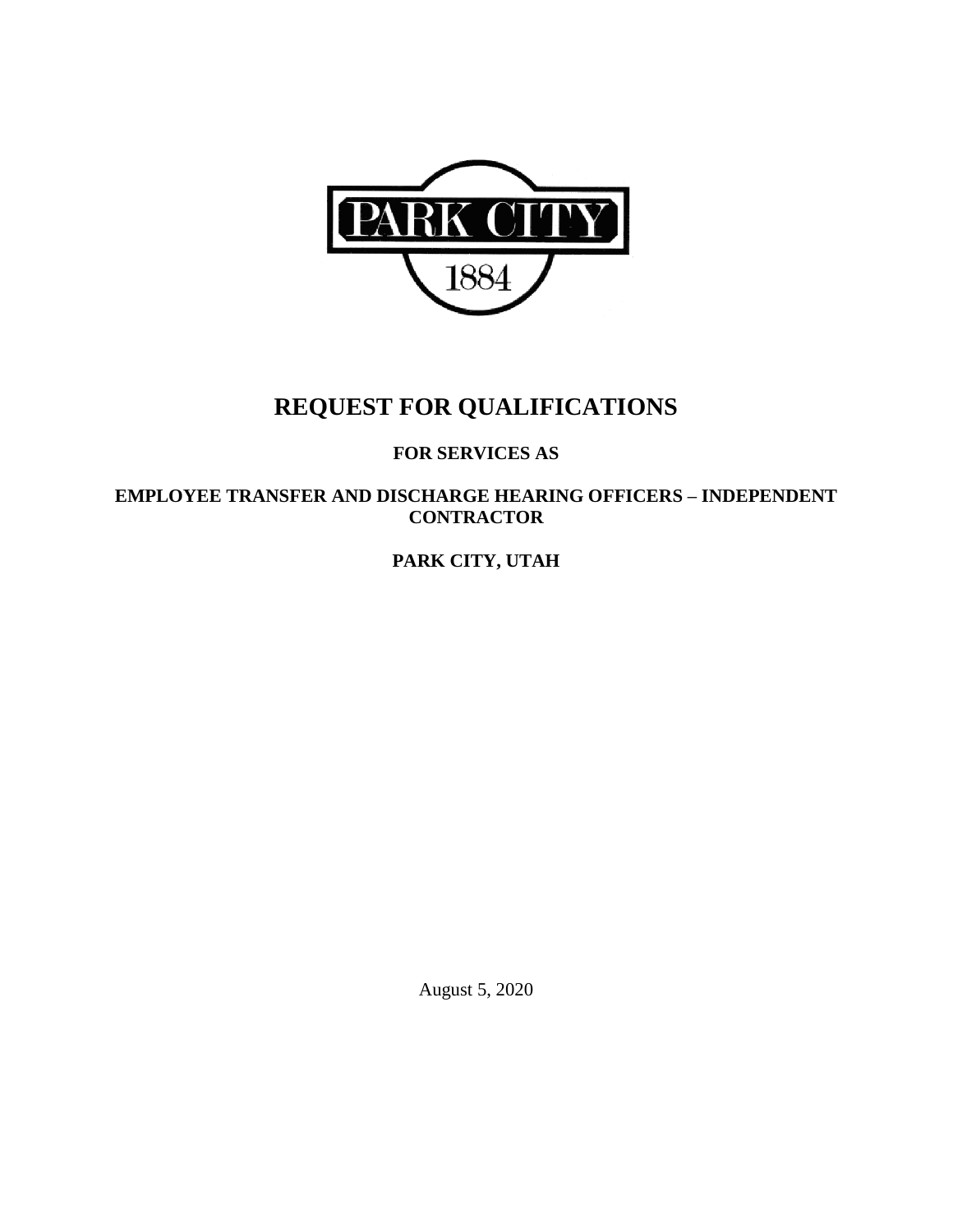#### **TABLE OF CONTENTS**

Advertisement Notice

Notice of Selection of Services

Summary Sheet - RFQ

I. Introduction

Project Background

- II. Qualifications Requirements Preferred
- III. Scope of Services

 Agreement Term Compensation and Method of Payment Reporting Agreement Form

- IV. Selection Process
- V. Submittal Requirements

 Specific Experience List of References Additional Information

- VI. Submittal of Statement of Qualifications
- VII. Criteria for Selection
- VIII. Requests for Additional Information

Attachments: Exhibit "A" - Sample Professional Service Agreement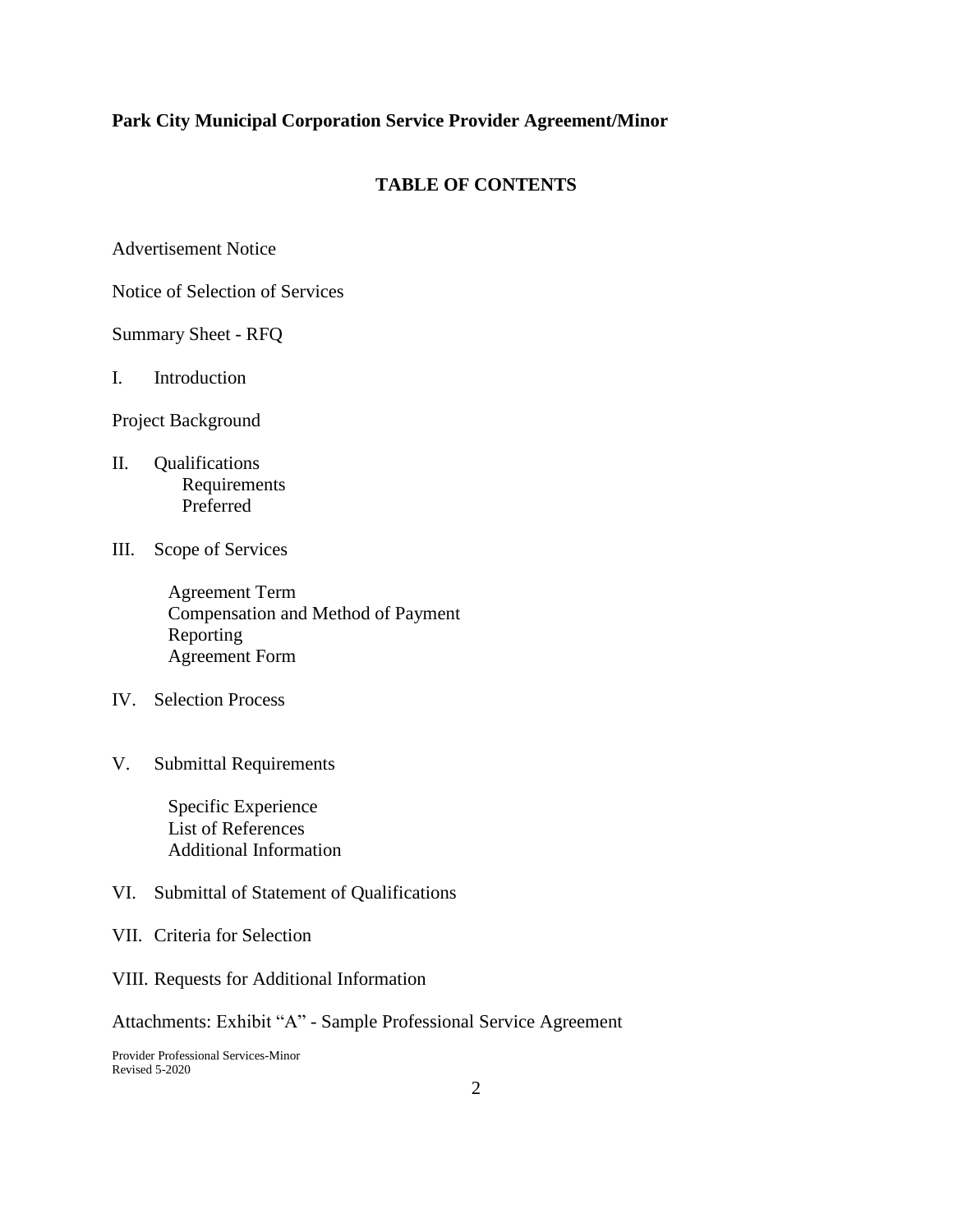#### ADVERTISEMENT NOTICE

## **EMPLOYEE TRANSFER AND DISCHARGE HEARING OFFICER-INDEPENDENT CONTRACTOR Anticipated 40 hours annually as needed \$100.00/hr.**

Pursuant to UCA § 10-3-1106, will preside over an employee transfer and discharge hearing, including scheduling the hearing, taking and receiving evidence, and fully hearing and determining the matter which relates to the reason for the discharge, suspension, or transfer.

Subsequent to the discharge hearing, will draft a decision complete with findings of fact and conclusions of law. This is an appointed position by the Park City Mayor, with the advice and consent of the Park City Council. The appointment will be for a period of 1 year with the City's option to renew for 2 one year terms, with rate increase agreed to by the parties for each renewal not to exceed 15%.

This is an independent contractor position which is not a benefitted position. Compensation is based upon hours worked only. There are two (2) positions available, one (1) primary, and one (1) conflict.

#### **REQUIRED:**

- J.D. from accredited law school.
- Admission to Utah State Bar with active bar license and in good standing.
- $\bullet$  Minimum of five (5) years' experience in the practice of law.
- Flexibility to preside over ad hoc hearings pursuant to a notice of appeal by a discharged employee.
- Anticipated forty (40) hours annually as needed.

#### **PREFERRED:**

- Employment law experience.
- Experience as an administrative law judge, pro tem judge, hearing officer, or related experience.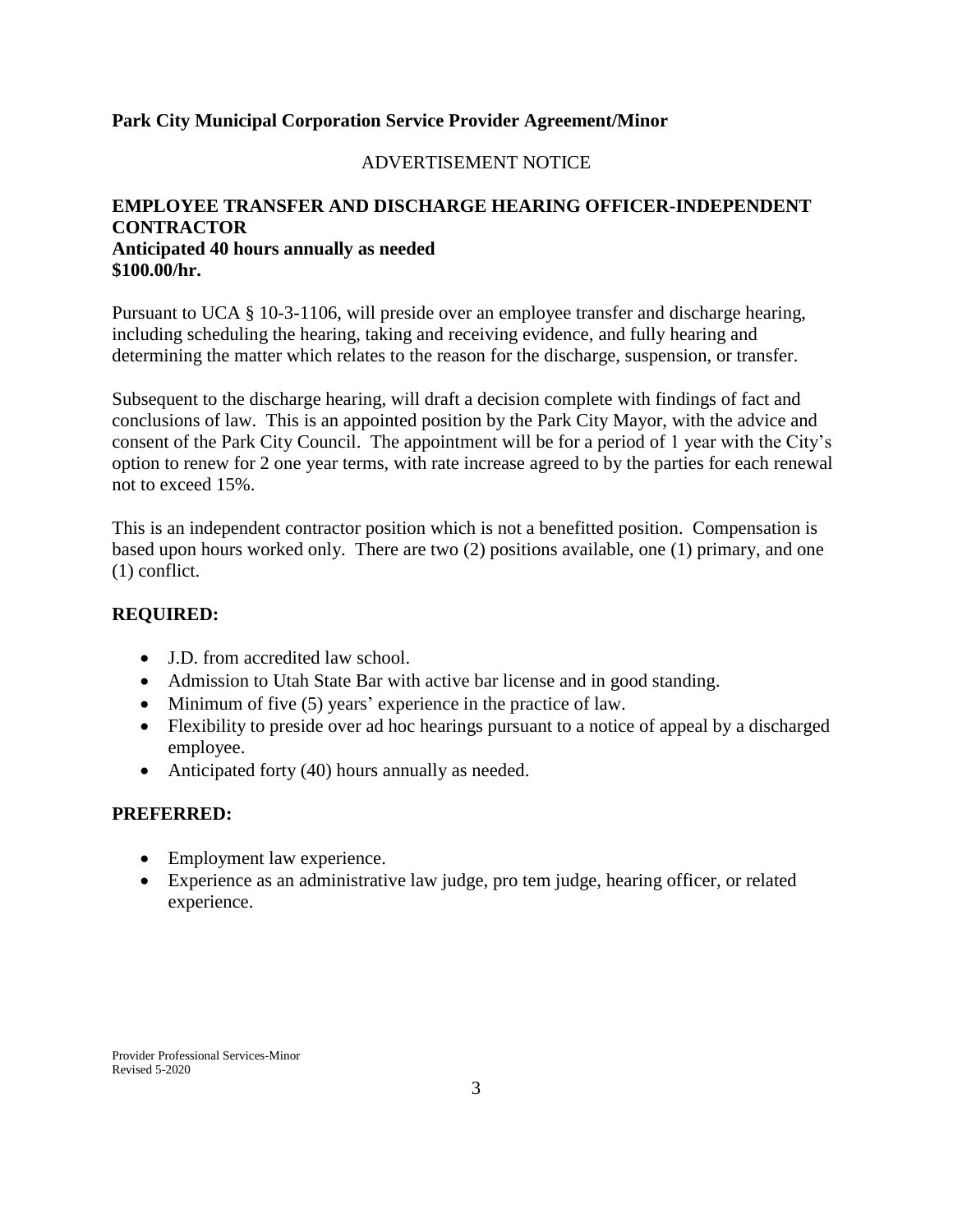## **NOTICE OF SELECTION OF SERVICES**

Park City Municipal Corporation ("PCMC") is seeking the services of two (2) qualified Hearing Officers, one (1) primary, and one (1) conflict, to provide services for the following:

#### **Employee Transfer and Discharge Hearing Officers – Independent Contractor**

If you are interested in submitting an RFQ, you may obtain the RFQ from [www.parkcity.org](http://www.parkcity.org/) or Leah Langan, Executive Assistant, via email at Leah.Langan@parkcity.org.

A pre-submittal meeting will not be held.

The deadline for submitting a Statement of Qualifications is by 4:00 pm on Friday, September 4, 2020 in-person at the City Hall offices, Attn: Leah Langan, Executive Assistant, 445 Marsac Avenue, Park City, UT 84060, or via U.S. Mail at P.O. Box 1480, Park City, UT 84060, Attn: Leah Langan, Executive Assistant.

Park City Municipal Corporation reserves the right to reject any and all proposals for any reason.

**All questions shall be submitted in writing by 5:00 p.m. on Monday, August 31, 2020 to Leah Langan, Executive Assistant, via email to: [Leah.Langan@parkcity.org](mailto:Leah.Langan@parkcity.org)**. Answers to questions will be posted on the Park City website by 5:00 p.m. on Wednesday, September 2, 2020.

**Park City reserves the right to reject any or all submissions received. Furthermore, the City shall have the right to waive any informality or technicality in submissions received when in the best interest of the City.**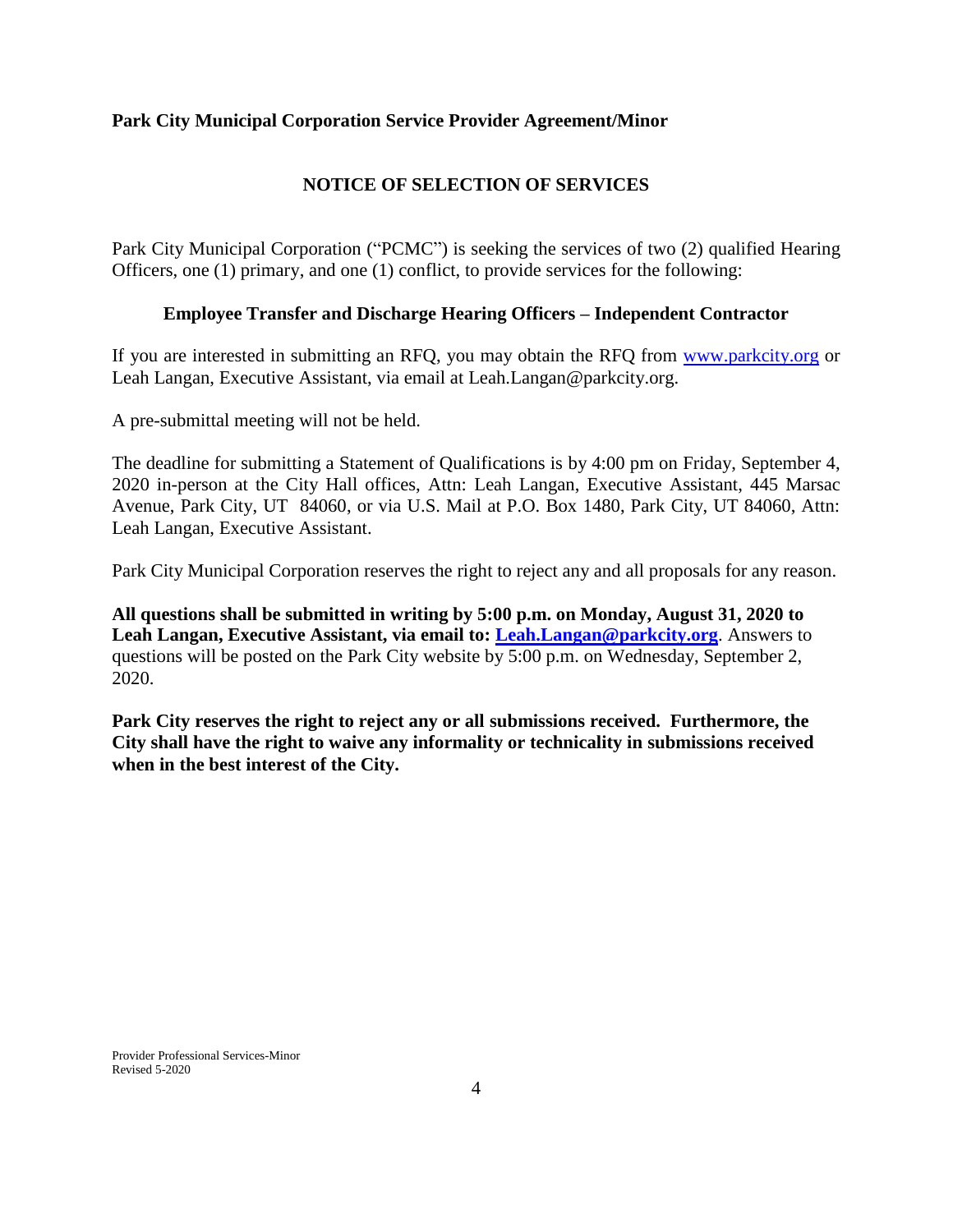## **PARK CITY MUNICIPAL CORPORATION Employee Transfer and Hearing Officers Professional Service Agreement**

#### Summary Sheet - Request for Qualifications

- 1. Project: The Hearing Officer position is an appointed position by the Park City Mayor, with the advice and consent of the Park City Council. The appointment will be for a period of 1 year with the City's option to renew for 2 one year terms, with rate increase agreed to by the parties for each renewal not to exceed 15%. This is an independent contractor position which is not a benefitted position. Compensation is based upon hours worked at a rate of One Hundred Dollars (\$100.00) per hour, for an anticipated forty (40) hours annually.
- 2. Requested Services: The Service Provider, an Employee Transfer and Discharge Hearing Officer, will preside over employee transfer and discharge hearings, including scheduling the hearing, taking and receiving evidence, and fully hearing and determining the matter which relates to the reason for the discharge, suspension, or transfer. Subsequent to the hearing, the Service Provider will draft a decision complete with findings of fact and conclusions of law.
- 3. Advertisement Dates: August 29, 2020 and September 2, 2020
- 4. Statement of Qualifications Due by 4:00 p.m. on Friday, September 4, 2020.
- 5. Five (5) copies of the qualifications numbered sequentially from 1 to 5 on the upper right hand corner of the cover shall be delivered in-person to Park City Municipal Corporation, Attn: Leah Langan, Executive Assistant, Park City Municipal Corporation, 445 Marsac Avenue, Park City, UT 84060, or via U.S. Mail at P.O. Box 1480, Park City, UT 84060.. Proposals will not be accepted after the 4:00 p.m. deadline.
- 6. Selection and consideration of award of Professional Service Agreement: anticipated by September 10, 2020.

The dates for selection and award are approximate. The award of Professional Service Agreement is subject to approval by City Council.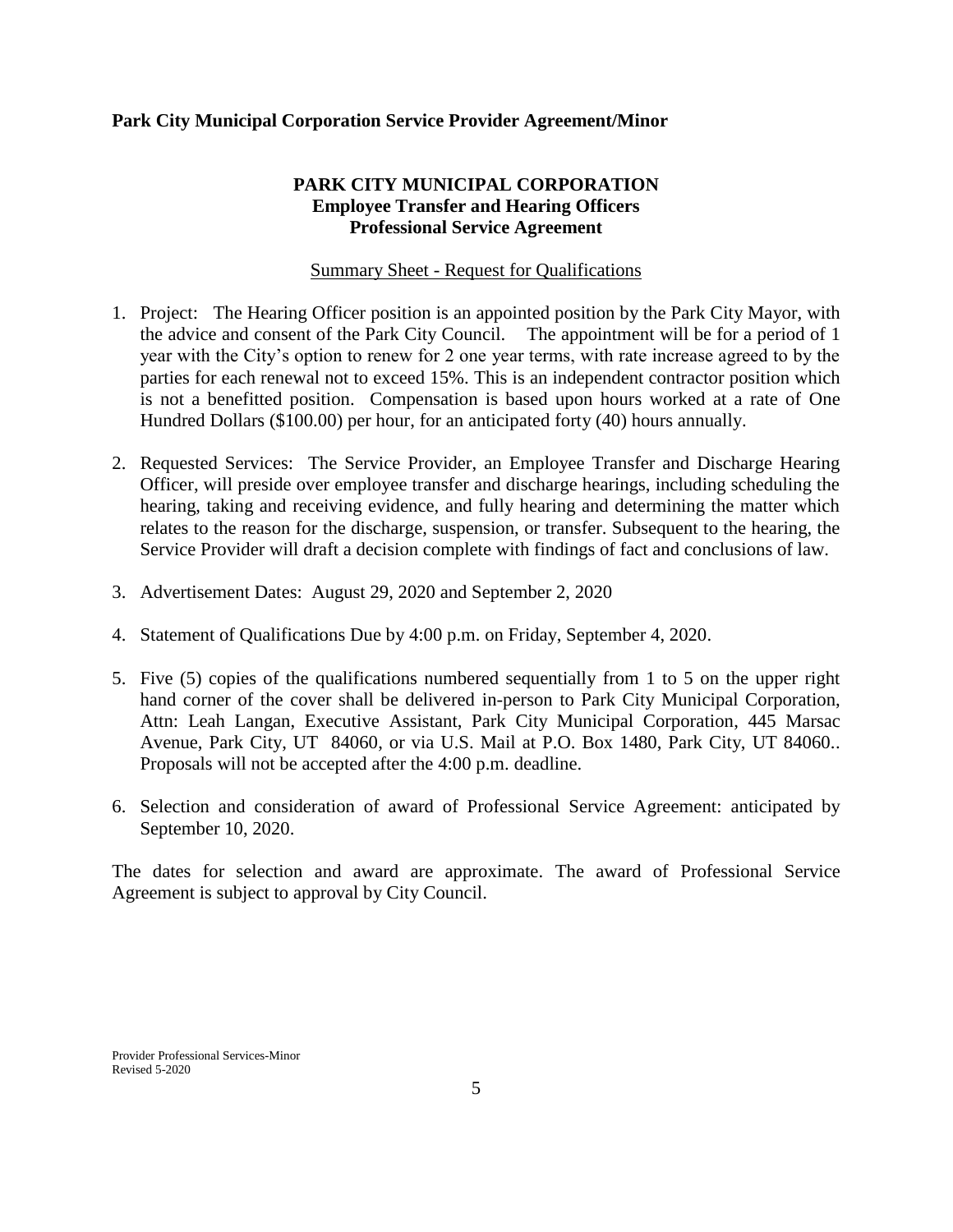#### **I. Introduction**

#### Project Background:

Pursuant to UCA § 10-3-1106, a Hearing Officer will preside over an employee transfer and discharge hearing, including scheduling the hearing, taking and receiving evidence, and fully hearing and determining the matter which relates to the reason for the discharge, suspension, or transfer. Subsequent to the discharge hearing, will draft a decision complete with findings of fact and conclusions of law. This is an appointed position by the Park City Mayor, with the advice and consent of the Park City Council. The appointment will be for a period of 1 year with the City's option to renew for 2 one year terms, with rate increase agreed to by the parties for each renewal not to exceed 15%. This is an independent contractor position which is not a benefitted position. Compensation is based upon hours worked only. There are two (2) positions available, one (1) primary, and one (1) conflict.

#### **II. Qualifications**

#### Requirements:

- J.D. from accredited law school.
- Admission to Utah State Bar with active bar license and in good standing.
- Minimum of five (5) years' experience in the practice of law.
- Flexibility to preside over ad hoc hearings pursuant to a notice of appeal by a discharged employee.
- Anticipated forty (40) hours annually as needed.
- Throughout the term of this Agreement, Service Provider will maintain active membership in the Utah State Bar. In the event that Service Provider fails to maintain Utah State Bar membership, this Agreement will be rendered null and void, and no further payment under this Agreement will be made to Service Provider unless and until he/she has remedied any defect in the licensure.

#### Preferred:

- Employment law experience.
- Experience as an administrative law judge, pro tem judge, hearing officer, or related experience.

#### **III. Scope of Services**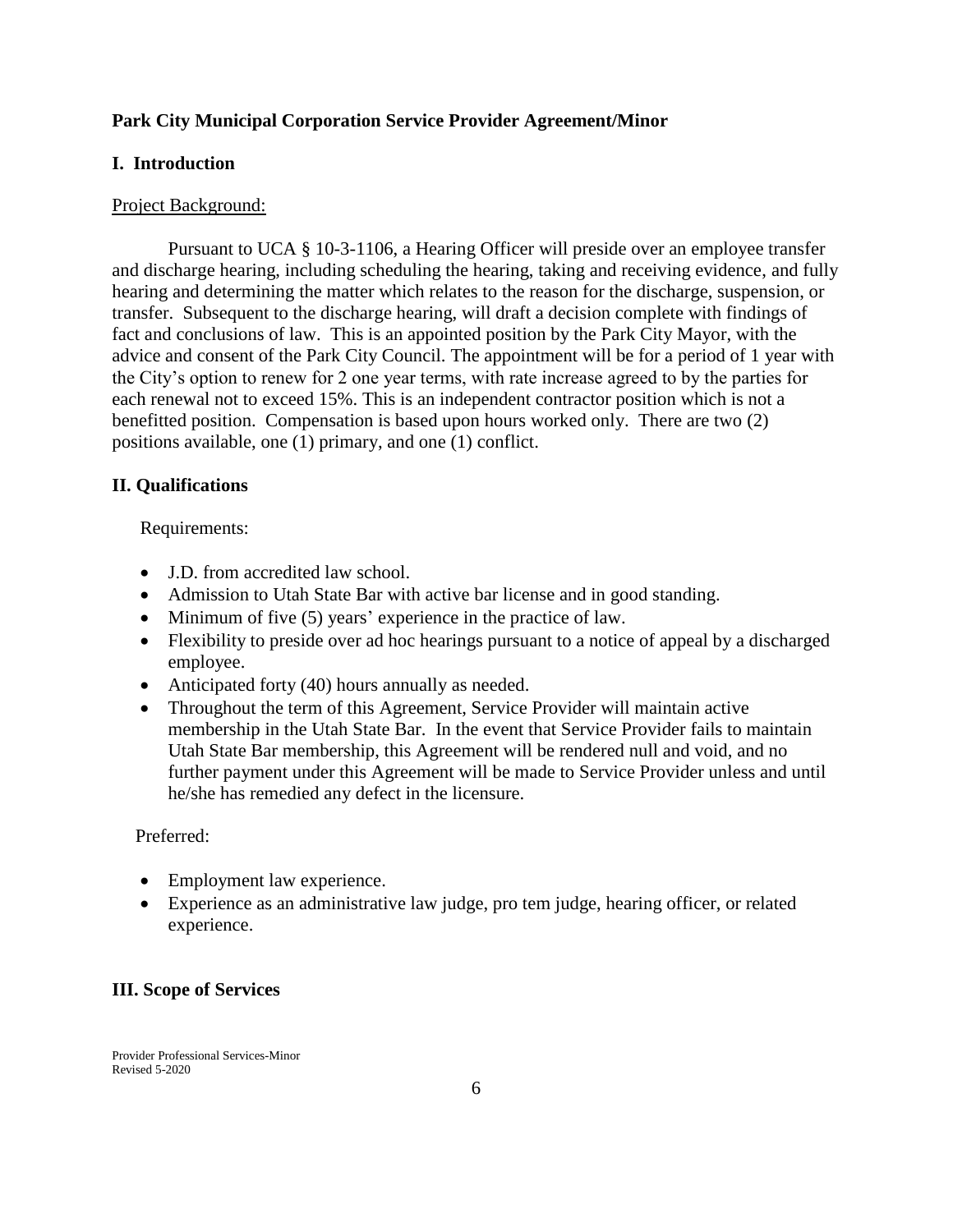The Service Provider, an Employee Transfer and Discharge Hearing Officer, will preside over employee transfer and discharge hearings, including scheduling the hearing, taking and receiving evidence, and fully hearing and determining the matter which relates to the reason for the discharge, suspension, or transfer. Subsequent to the hearing, the Service Provider will draft a decision complete with findings of fact and conclusions of law.

#### **a. Agreement Term**

The term of the Professional Service Agreement will be for a period of 1 year with the City's option to renew for 2 one year terms, with rate increase agreed to by the parties for each renewal not to exceed 15%.

#### **b. Compensation and Method of Payment**

No payment shall be made for any service rendered by the Service Provider except for services identified and set forth in the Agreement. Payments for services provided shall be made monthly following the performance of such services. The City will pay Service Provider at the rate of One Hundred Dollars (\$100.00) per hour. City will compensate Service Provider for his/her actual time in providing legal service pursuant to the Agreement. The Service Provider shall submit to the City Attorney or his designee on forms approved by the City Attorney, a monthly invoice for services rendered during each month of the term of service.

#### **c. Reporting**

The Service Provider shall maintain books, records, documents, statements, reports, data, information, and other material with respect to matters covered, directly or indirectly by the Agreement, including (but not limited to) that which is necessary to sufficiently and properly reflect all direct and indirect costs related to the performance of the Agreement, and shall maintain such accounting procedures and practices as may be necessary to assure proper accounting of all funds paid pursuant to the Agreement. The Service Provider shall retain all such books, records, documents, statements, reports, data, information, and other material with respect to matters covered, directly or indirectly, by the Agreement for six (6) years after expiration of the Agreement. The Service Provider agrees that the City or its designee shall have full access and right to examine any of said materials at all reasonable times during said period. Nothing herein shall apply to any records or matters protected by attorney-client privilege.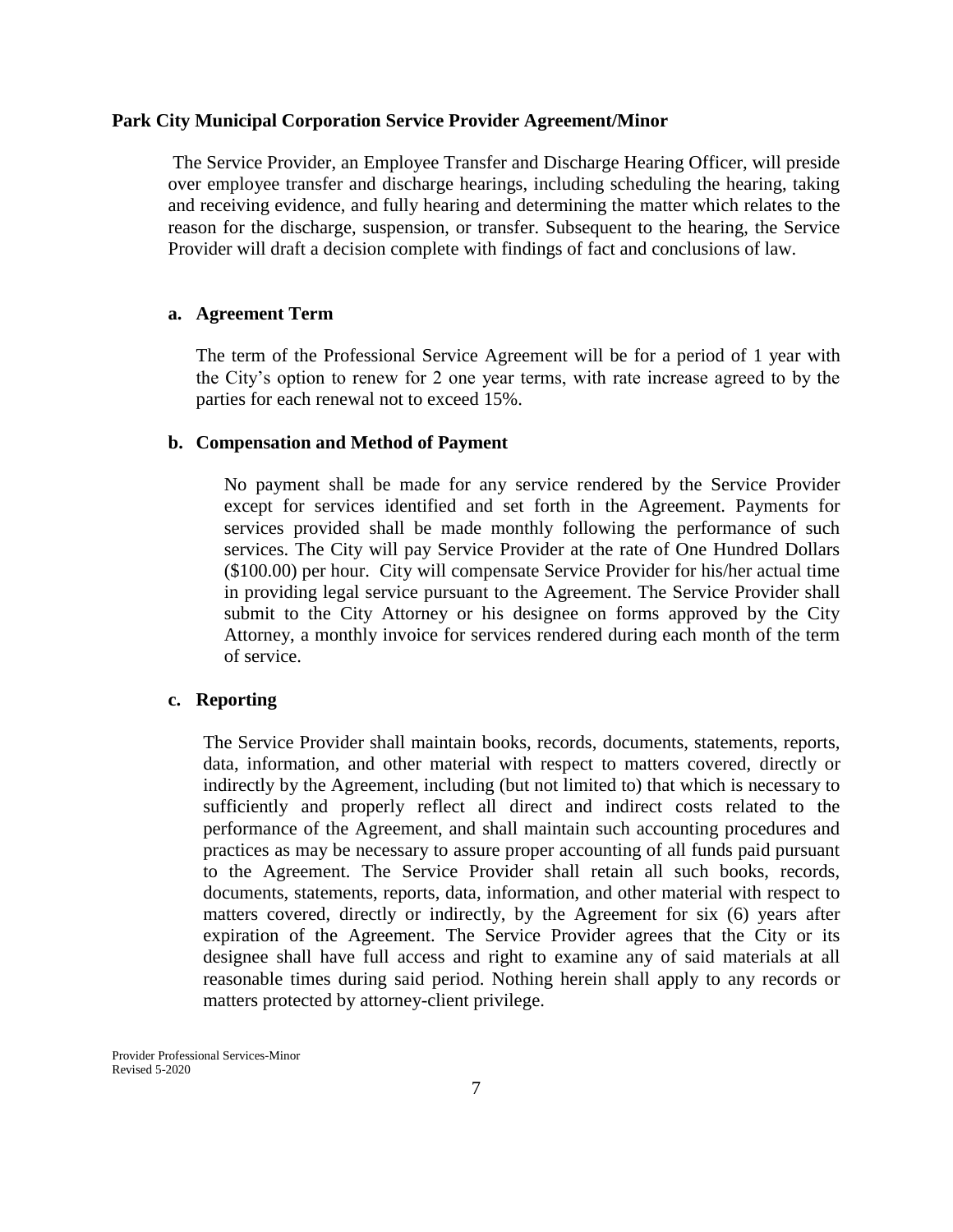#### **d. Agreement Form**

The proposed form of agreement between PCMC and Hearing Officers is PCMC's standard form Professional Service Agreement Minor as modified for Employee Transfer and Discharge Hearing Officers, a copy of which is attached hereto as **Exhibit "A"**.

#### **IV. Selection Process**

The selection process will occur in two (2) phases:

- A. Request for Qualifications (Statement of Qualifications)
	- 1. Open request for qualifications and information from interested individuals.
	- 2. All respondents must address submittal requirements outlined in Section V, Submittal Requirements.
	- 3. Review of submittals and qualifications followed by selection of up to five (5) respondents for further consideration (short list).
	- 4. Respondents advised of selection results.
	- 5. Presentation of qualifications from short-listed respondents and interview from selection committee. Review of qualifications for Professional Service Agreement.
	- 6. Selection of Hearing Officers.

PCMC will engage a selection committee to review submitted Statements of Qualifications by short-listed respondents. The committee may include members of the PCMC staff, contracted consulting representatives, business stakeholder representative, and industry representatives.

In the initial phase of evaluation, the selection committee will review all properly submitted Statements of Qualifications. Non-responsive submittals (those not conforming to the RFQ requirements) will be eliminated. The remaining submittals will be evaluated to eliminate those, which in the judgment of the selection committee, fail to offer sufficient merit to warrant further consideration. Each respondent bears the sole responsibility for the items included or not included in its submittal. Deviations from or exceptions to the terms and specifications contained within this RFQ, if stipulated in a submittal, while possibly necessary in the view of the submitting respondent, may result in disqualification.

After conclusion of evaluation of Statements of Qualifications, the short listed respondents will be reviewed in preparation for the interviews. The interviews will be conducted at Park City's City Hall. Based on evaluation of qualifications and interviews, two (2) Hearing Officers will be selected, one (1) primary, and one (1) conflict.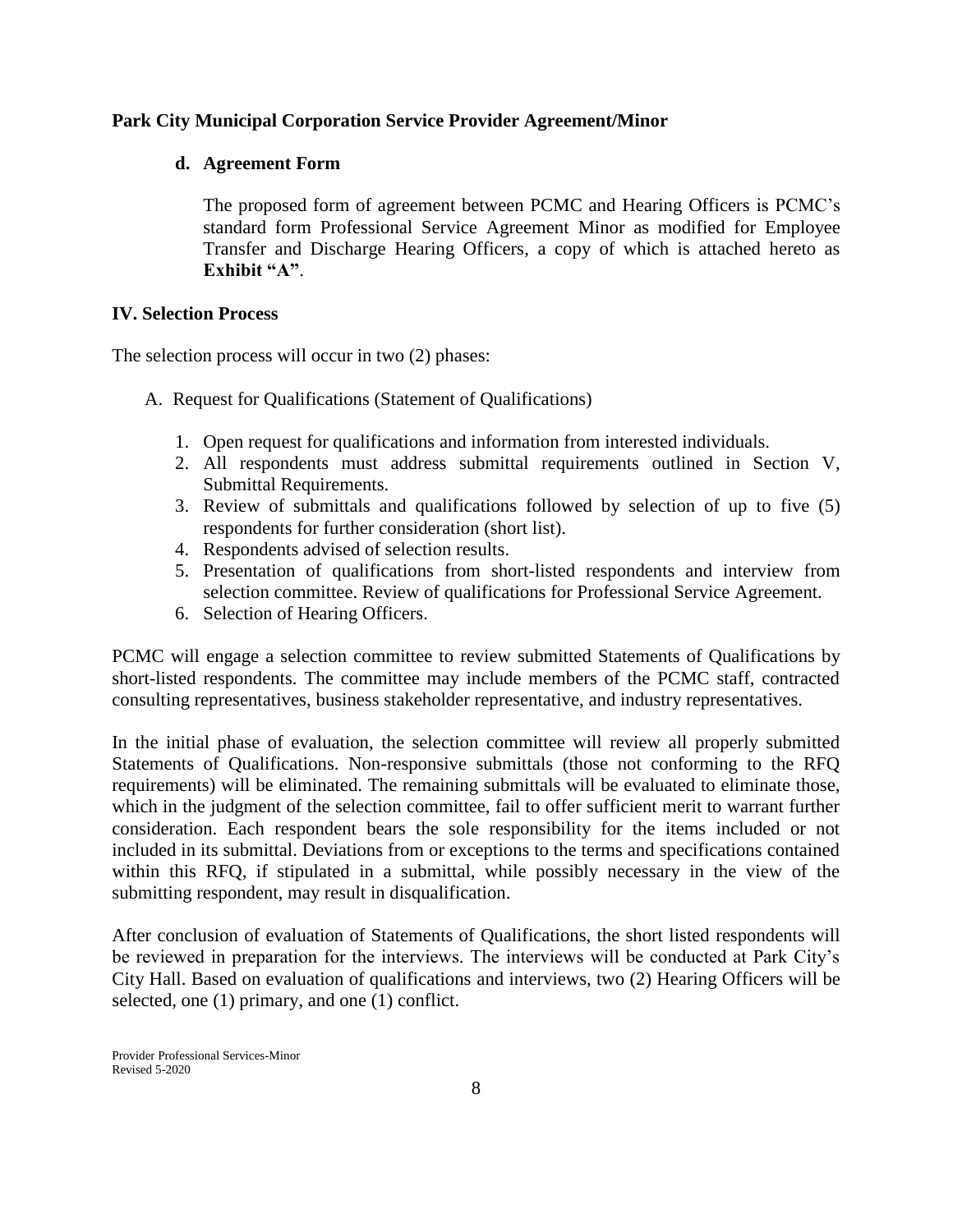## **V. Submittal Requirements**

Each respondent must demonstrate in their submittal that they have the professional capabilities and the organizational and administrative experience needed to accomplish this project. The Statement of Qualifications should contain specific responses to the following requested items:

1. Specific Experience

Provide information on similar or pertinent work experience completed by you in the past ten (10) years indicating the names and telephone numbers of employers or references. At minimum the respondent shall have a J.D from an accredited law school, a minimum of five (5) years' experience in the practice of law, ability to maintain a flexible schedule, hold a current Utah State Bar license, and be in good standing. Respondents with employment law experience, administrative law judge, pro tem judge, or hearing officer experience is preferred.

2. List of References

List five (5) references, including previous employers, etc., with which you have worked with in the past five (5) years. Give individual and firm name and telephone number.

3. Additional Information

Provide other information you feel is relevant to indicate your abilities to be a successful hearing officer of this nature or to give a better understanding of your qualifications*.*

## **VI. Submittal of Statement of Qualifications**

Please submit five (5) copies of the Statement of Qualifications. Limit the response to five (5) pages of written material including any visual material such as sketches, photographs, etc. A concise presentation will be appreciated. The page count does not include index, dividers, or separation sheets that contain no information.

**Interested individuals must submit their Statement of Qualifications by 4:00 pm, Friday, September 4, 2020.** The proposal must be delivered in-person to the offices of Park City Municipal Corporation, City Hall, 445 Marsac Avenue, Park City, UT 84060, Attn: Leah Langan, Executive Assistant, or via U.S. Mail to P.O. Box 1480, Park City, UT 84060. Submittal shall include five (5) copies of the proposal numbered sequentially from 1 to 5 on the upper right hand corner of the cover.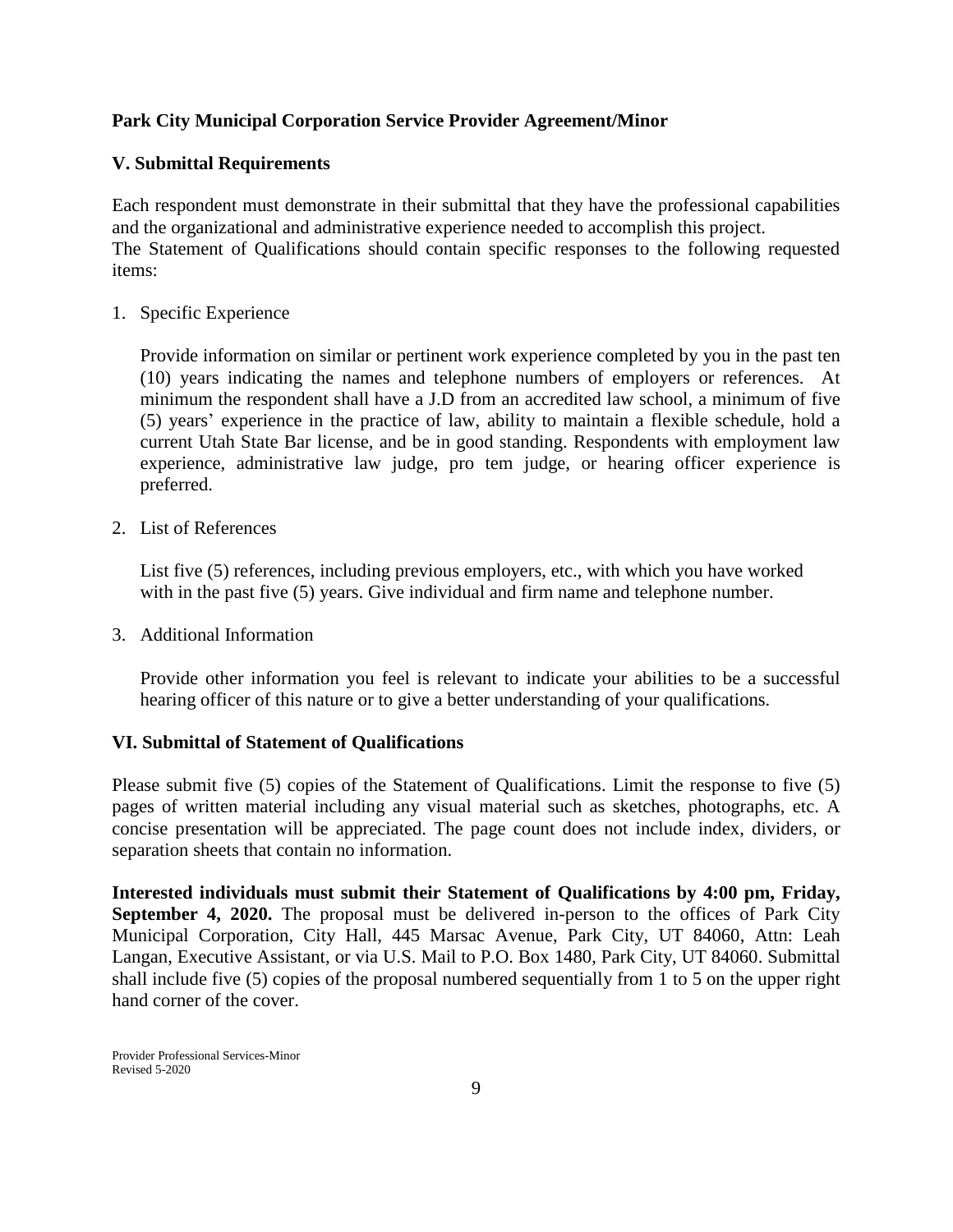The envelope must indicate the individual(s) making the submittal and be addressed as follows:

## **Request for Qualifications, Employee Transfer and Discharge Hearing Officers Attn: Leah Langan, Executive Assistant**

#### Faxed proposals will not be accepted.

#### **VII. Criteria for Selection**

The following listed criteria will be used in the evaluation of the respondents and the determination of the selection of the short-listed respondents. The list is not in order of priority; some criteria will receive more weight than others.

- 1. Experience (evidence of applicable work experience).
- 2. Claims Management Skills/Experience (experience in claims resolution and avoidance; ability to minimize and manage claims).
- 3. The nature and extent of requested changes to the Park City Professional Services Agreement (i.e., unwillingness to comply with this RFQ's requirements or our Professional Services Agreement may count against a respondent).

#### **VIII. Requests for Additional Information**

**All questions shall be submitted in writing by 5:00 p.m. on Monday, August 31, 2020, via email to: Leah.Langan@parkcity.org.** Final modification or addendum will be made on the website by 5:00 p.m. on Wednesday, September 2, 2020.

All submittals shall be public records in accordance with government records regulations ("GRAMA") unless otherwise designated by the applicant pursuant to UCA  $\S$  63G-2-309, as amended. All proposals shall remain good for thirty (30) days from submittal. Park City Municipal reserves the right to change any dates or deadlines. It is the Park City policy, subject to Federal, State, and local procurement laws, to make reasonable attempts to support Park City businesses by purchasing goods and services through local vendors and service providers.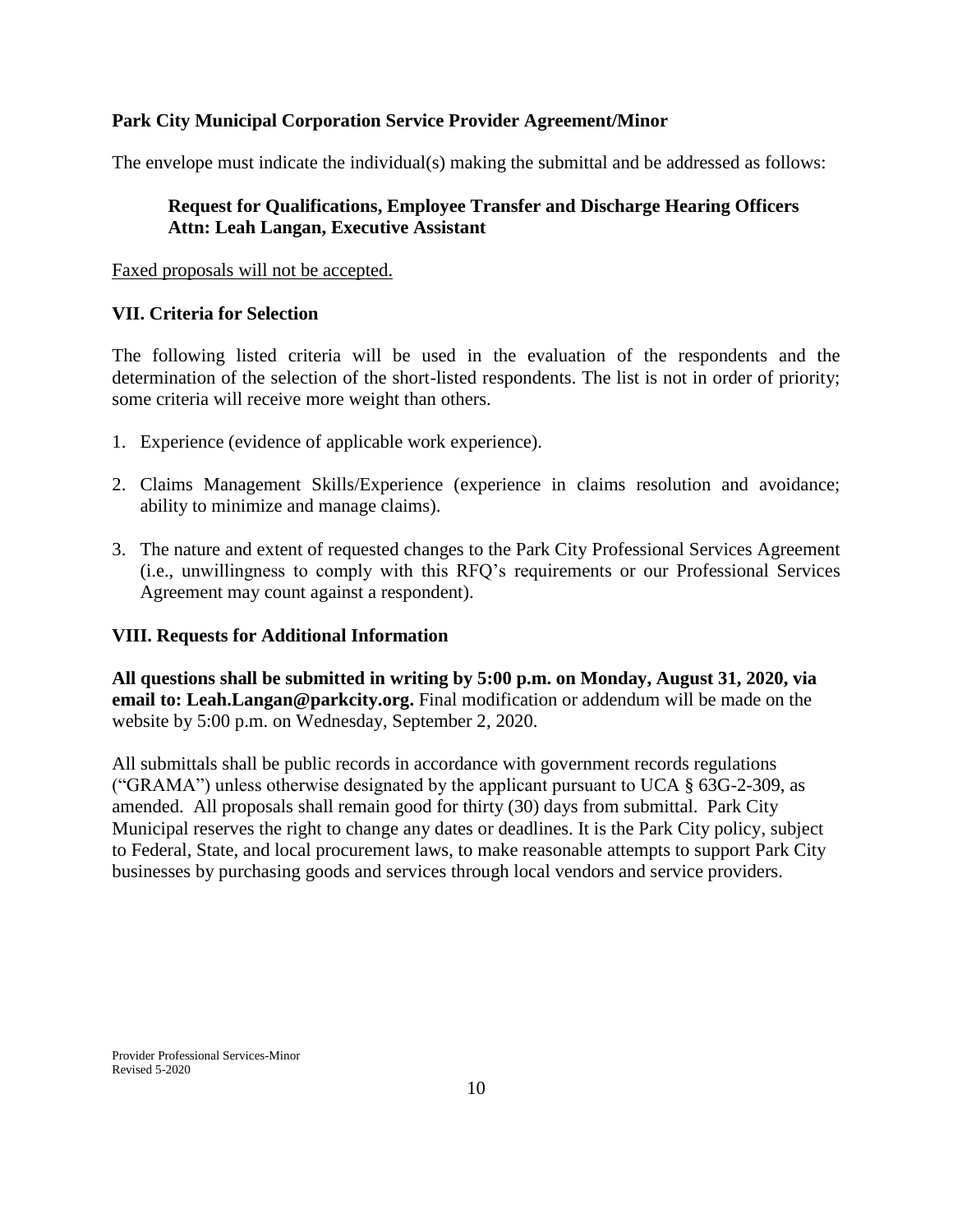## **EXHIBIT "A"**

## **PARK CITY MUNICIPAL CORPORATION SERVICE PROVIDER/PROFESSIONAL SERVICES AGREEMENT (MINOR)**

This Service Provider/Professional Services Agreement - Minor (the "Agreement") is made and entered into as of this \_\_\_\_\_ day of \_\_\_\_\_\_\_, 2021, by and between PARK CITY MUNICIPAL CORPORATION, a Utah municipal corporation, ("City"), and \_\_\_\_\_\_\_\_\_\_\_\_\_\_\_\_\_\_\_\_\_\_\_\_\_\_\_\_\_\_\_\_\_\_\_\_, ("Service Provider", collectively, the City and the Service Provider are referred to as ("the Parties").

WITNESSETH:

WHEREAS, the City desires to have certain services and tasks performed as set forth below requiring specialized skills and other supportive capabilities;

WHEREAS, sufficient City resources are not available to provide such services;

WHEREAS, the service provided to the City carries minimal insurance risk; and

WHEREAS, the Service Provider represents that the Service Provider is qualified and possesses sufficient skills and the necessary capabilities, including technical and professional expertise, where required, to perform the services and/or tasks set forth in this Agreement.

NOW, THEREFORE, in consideration of the terms, conditions, covenants, and performance contained herein, the parties hereto agree as follows:

#### **1. SCOPE OF SERVICES**.

The Service Provider shall perform such services and accomplish such tasks, including the furnishing of all materials and equipment necessary for full performance thereof, as are identified and designated as Service Provider responsibilities throughout this Agreement and as set forth in the "Scope of Services" attached hereto as "Exhibit A" and incorporated herein (the "Project"). The total fee for the Project shall not exceed \_\_\_\_\_\_\_\_\_\_\_\_\_\_\_\_\_\_ Dollars  $($ \$  $)$ .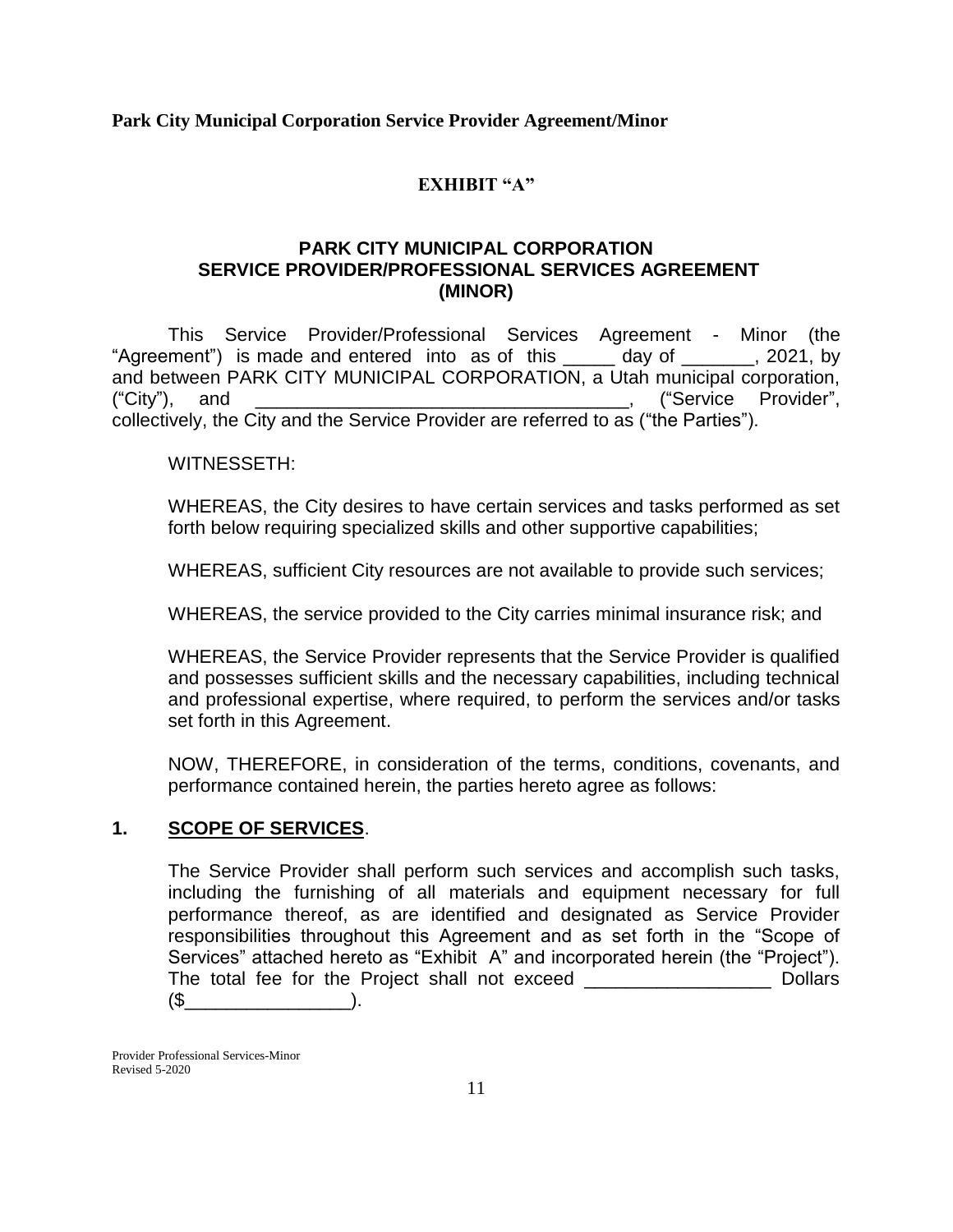The City has designated The Stringhender City's Representative, who shall have authority to act on the City's behalf with respect to this Agreement consistent with the budget contract policy.

#### **2. BAR MEMBERSHIP.**

Throughout the term of the agreement, Service Provider will maintain active membership in the Utah State Bar. In the event that Service Provider fails to maintain Utah State Bar membership, this Agreement will be rendered null and void, and no further payment under this Agreement will be made to Service Provider unless and until he/she has remedied any defect in the licensure.

#### **3. TERM.**

No work shall occur prior to the issuance of a Notice to Proceed which cannot occur until execution of this Agreement, which execution date shall be commencement of the term and the term shall terminate on or earlier, unless extended by mutual written agreement of the Parties.

#### **4. COMPENSATION AND METHOD OF PAYMENT**.

- A. Payments for services provided hereunder shall be made monthly following the performance of such services.
- B. No payment shall be made for any service rendered by the Service Provider except for services identified and set forth in this Agreement.
- C. For all "extra" work the City requires, the City shall pay the Service Provider for work performed under this Agreement according to the schedule attached hereto as "Exhibit B," or if none is attached, as subsequently agreed to by both Parties in writing.
- D. The Service Provider shall submit to the City Attorney or her designee on forms approved by the City Attorney, a monthly invoice for services rendered during each month of the term of service. The City shall make payment to the Service Provider within thirty (30) days thereafter. Requests for more rapid payment will be considered if a discount is offered for early payment. Interest shall accrue at a rate of six percent (6%) per annum for services remaining unpaid for sixty (60) days or more.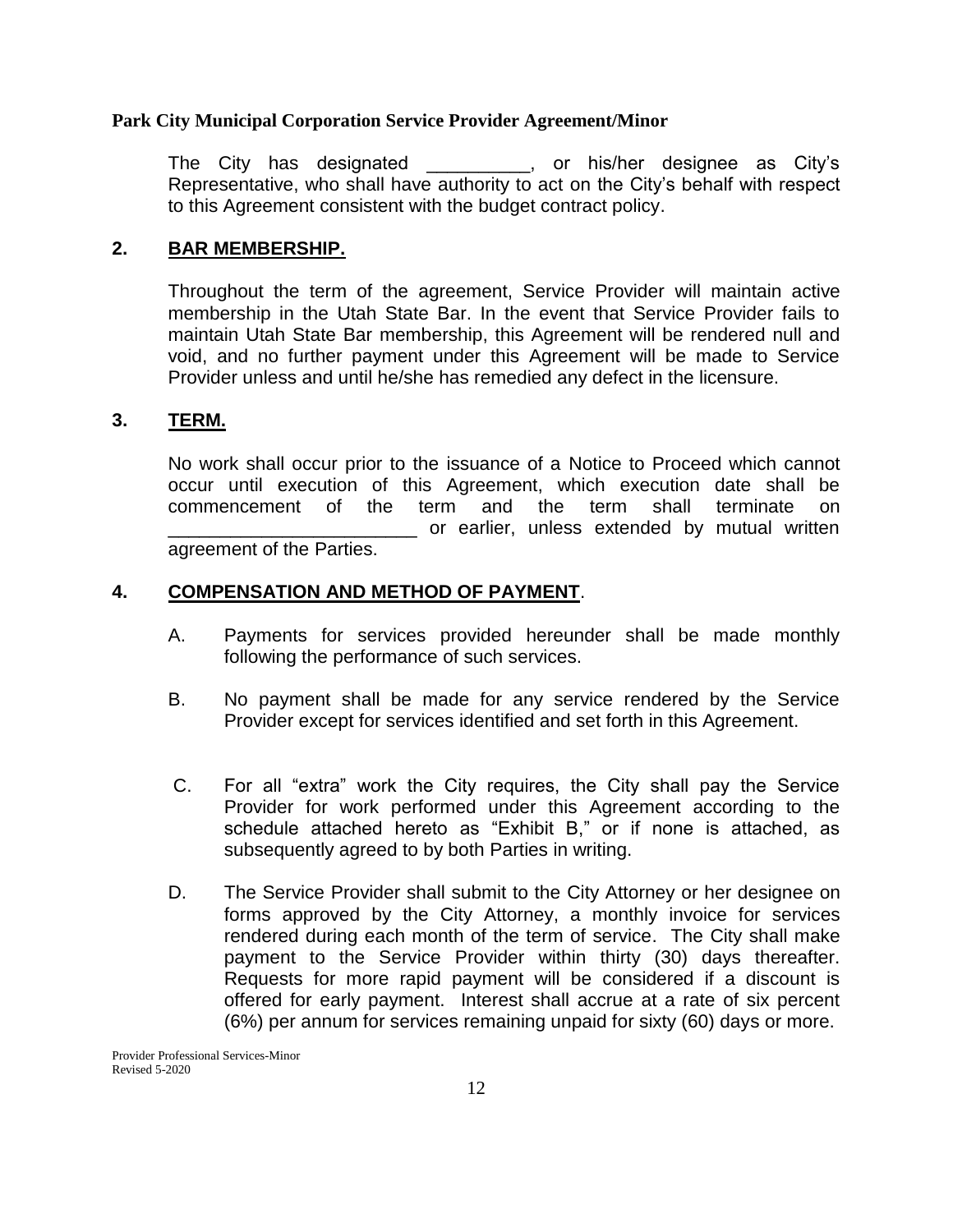- E. The Service Provider reserves the right to suspend or terminate work and this Agreement if any unpaid account exceeds sixty (60) days.
- F. Service Provider acknowledges that the continuation of this Agreement after the end of the City's fiscal year is specifically subject to the City Council's approval of the annual budget.
- G. The City will pay Service Provider at the rate of One Hundred Dollars (\$100.00) per hour. City will compensate Service Provider for his/her actual time in providing legal service pursuant to this agreement.

## **5. RECORDS AND INSPECTIONS**.

- A. The Service Provider shall maintain books, records, documents, statements, reports, data, information, and other material with respect to matters covered, directly or indirectly, by this Agreement, including (but not limited to) that which is necessary to sufficiently and properly reflect all direct and indirect costs related to the performance of this Agreement, and shall maintain such accounting procedures and practices as may be necessary to assure proper accounting of all funds paid pursuant to this Agreement.
- B. The Service Provider shall retain all such books, records, documents, statements, reports, data, information, and other material with respect to matters covered, directly or indirectly, by this Agreement for six (6) years after expiration of the Agreement.
- C. The Service Provider shall, at such times and in such form as the City may require, make available for examination by the City, its authorized representatives, the State Auditor, or other governmental officials authorized by law to monitor this Agreement all such books, records, documents, statements, reports, data, information, and other material with respect to matters covered, directly or indirectly, by this Agreement. The Service Provider shall permit the City or its designated authorized representative to audit and inspect other data relating to all matters covered by this Agreement. The City may, at its discretion, conduct an audit at its expense, using its own or outside auditors, of the Service Provider's activities, which relate directly or indirectly to this Agreement.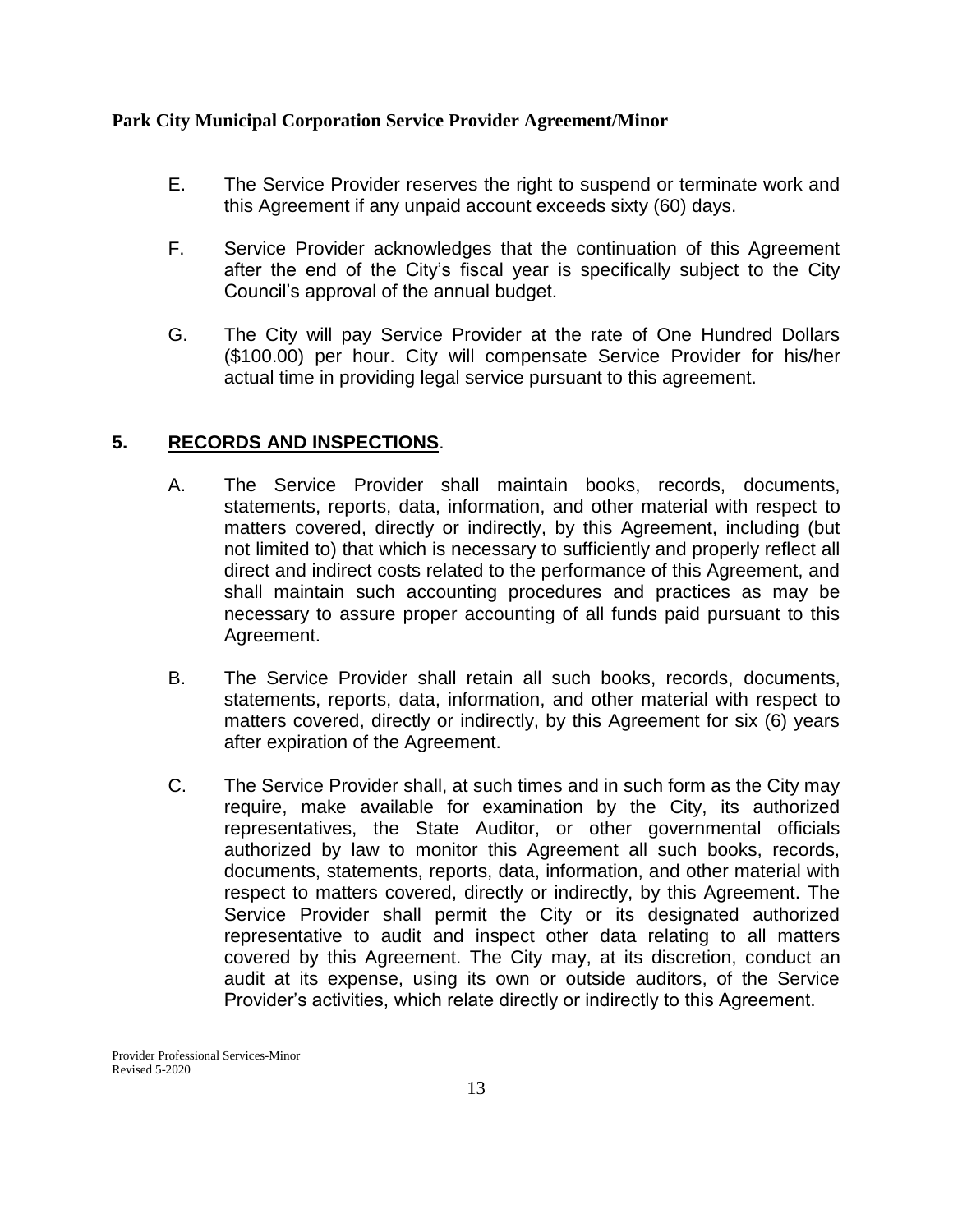D. The City is subject to the requirements of the Government Records Access and Management Act, Chapter 2, Title 63G, Utah Code Annotated, 1953, as amended and Park City Municipal Code Title 5 ("GRAMA"). All materials submitted by Service Provider pursuant to this Agreement are subject to disclosure unless such materials are exempt from disclosure pursuant to GRAMA. The burden of claiming an exemption from disclosure rests solely with Service Provider. Any materials for which Service Provider claims a privilege from disclosure based on business confidentiality shall be submitted marked as "confidential - business confidentiality" and accompanied by a concise statement from Service Provider of reasons supporting its claim of business confidentiality. Generally, GRAMA only protects against the disclosure of trade secrets or commercial information that could reasonably be expected to result in unfair competitive injury. The City will make reasonable efforts to notify Service Provider of any requests made for disclosure of documents submitted under a claim of confidentiality. Service Provider specifically waives any claims against the City related to any disclosure of materials pursuant to GRAMA.

## **6. INDEPENDENT CONTRACTOR RELATIONSHIP**.

- A. The Parties intend that an independent Service Provider/City relationship will be created by this Agreement. No agent, employee, or representative of the Service Provider shall be deemed to be an employee, agent, or representative of the City for any purpose, and the employees of the Service Provider are not entitled to any of the benefits the City provides for its employees. The Service Provider will be solely and entirely responsible for its acts and for the acts of its agents, employees, subcontractors or representatives during the performance of this Agreement.
- B. In the performance of the services herein contemplated, the Service Provider is an independent contractor with the authority to control and direct the performance of the details of the work, however, the results of the work contemplated herein must meet the approval of the City and shall be subject to the City's general rights of inspection and review to secure the satisfactory completion thereof.

## **7. SERVICE PROVIDER EMPLOYEE/AGENTS**.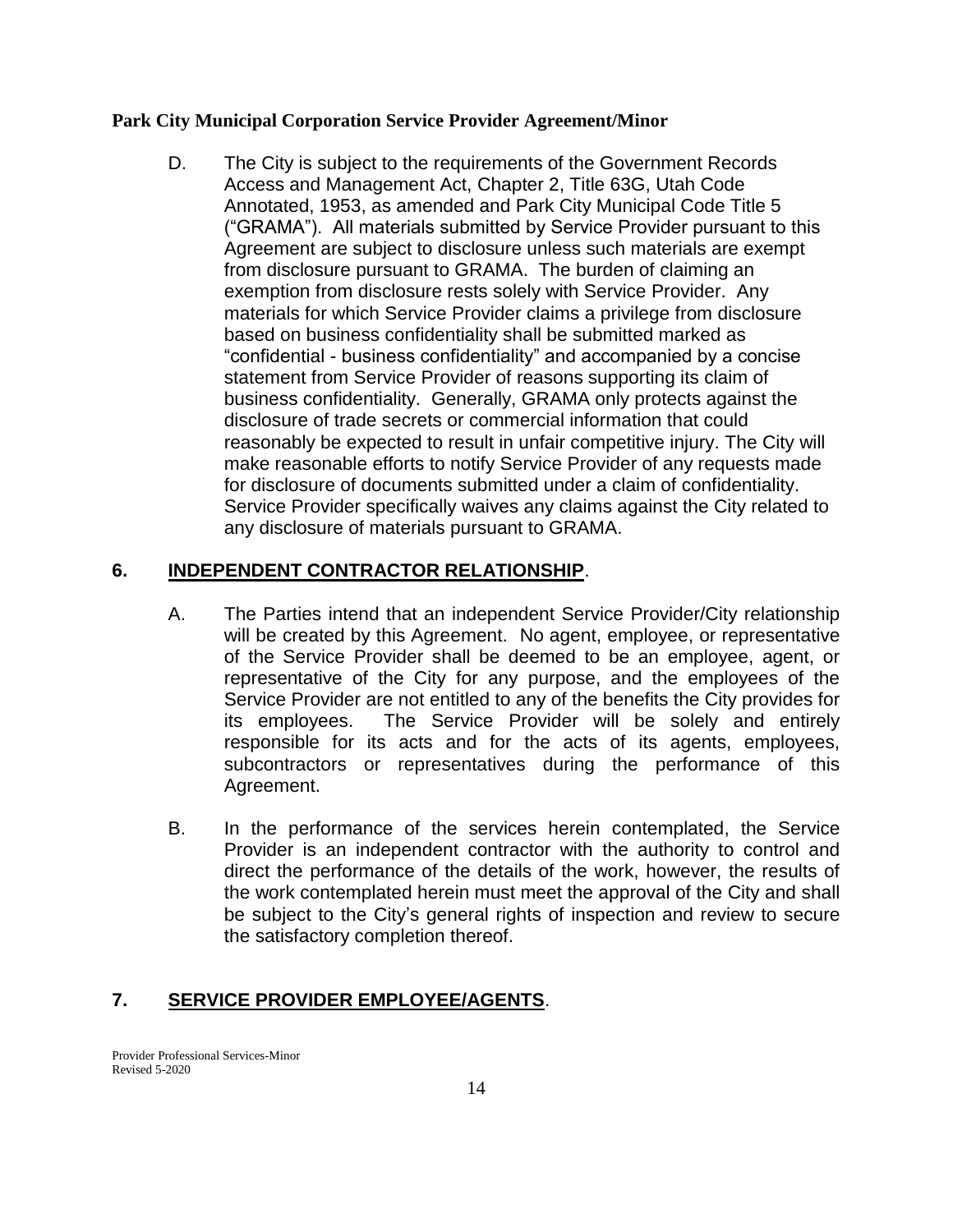The City may at its sole discretion require the Service Provider to remove an employee(s), agent(s), or representative(s) from employment on this Project. The Service Provider may, however, employ that (those) individuals(s) on other non-City related projects.

## **8. HOLD HARMLESS INDEMNIFICATION**.

- A. The Service Provider shall indemnify and hold the City and its agents, employees, and officers, harmless from and shall process and defend at its own expense any and all claims, demands, suits, at law or equity, actions, penalties, losses, damages, or costs, of whatsoever kind or nature, brought against the City arising out of, in connection with, or incident to the execution of this Agreement and/or the Service Provider's negligent performance or failure to perform any aspect of this Agreement; provided, however, that if such claims are caused by or result from the concurrent negligence of the City, its agents, employees, and officers, this indemnity provision shall be valid and enforceable only to the extent of the negligence of the Service Provider; and provided further, that nothing herein shall require the Service Provider to hold harmless or defend the City, its agents, employees and/or officers from any claims arising from the sole negligence of the City, its agents, employees, and/or officers. The Service Provider expressly agrees that the indemnification provided herein constitutes the Service Provider's limited waiver of immunity as an employer under Utah Code Section 34A-2-105; provided, however, this waiver shall apply only to the extent an employee of Service Provider claims or recovers compensation from the City for a loss or injury that Service Provider would be obligated to indemnify the City for under this Agreement. This limited waiver has been mutually negotiated by the Parties, and is expressly made effective only for the purposes of this Agreement. The provisions of this section shall survive the expiration or termination of this Agreement.
- B. Service Provider does hereby remise, release, forever discharge and covenant not to sue Park City Municipal Corporation, its agents, servants, employees, officers, successors and assigns, and/or heirs, executors and administrators, and also any and all other persons, associations and corporations, whether herein named or referred to or not, and who, together with the above named, may be jointly and severally liable to the Service Provider, of and from any and all, and all manner of, actions and causes of action, rights, suits, covenants, contracts, agreements,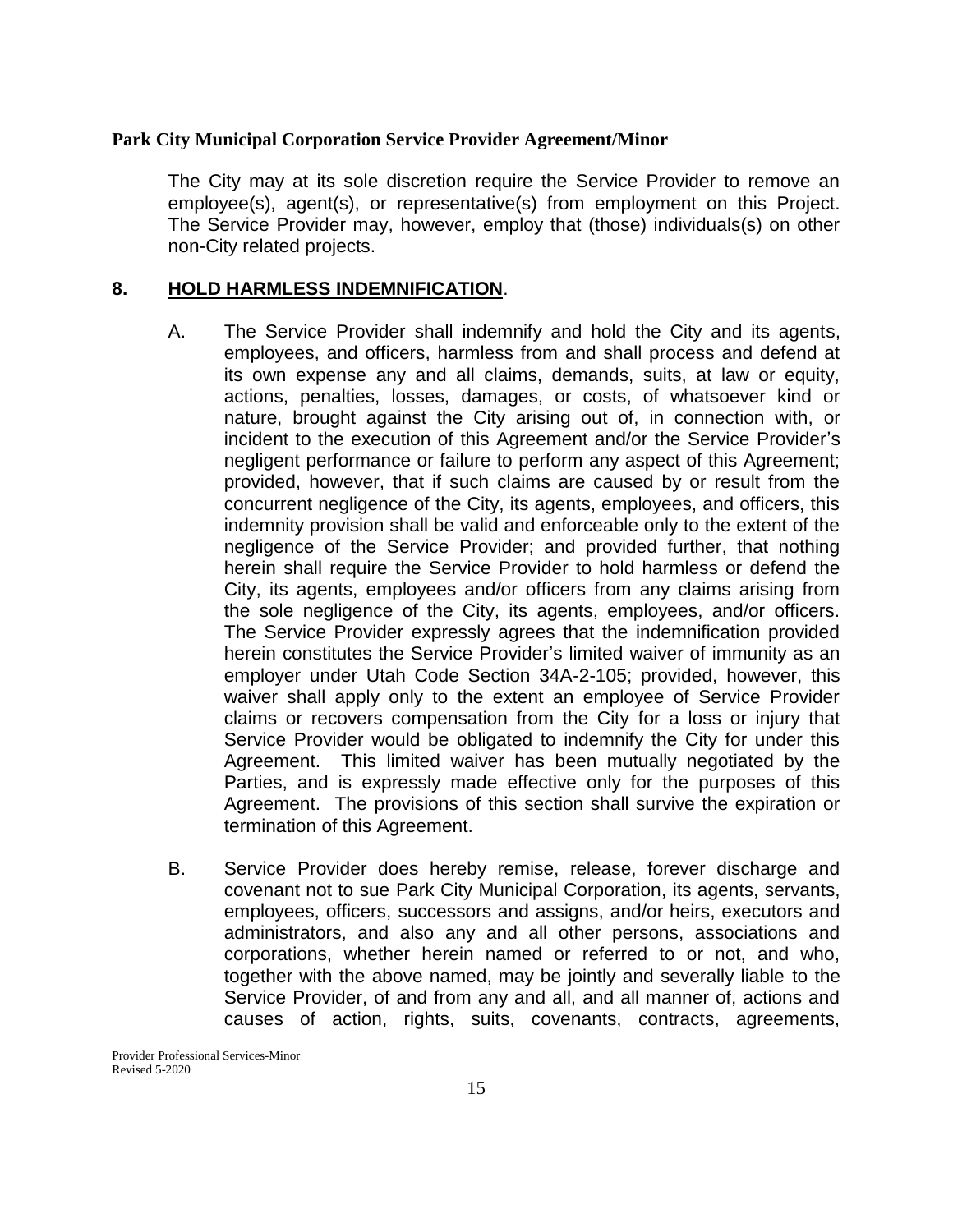judgments, claims and demands whatsoever in law or equity, including claims for contribution, arising from and by reason of any and all KNOWN AND UNKNOWN, FORESEEN AND UNFORESEEN bodily and personal injuries or death, damage to property, and the consequences thereof, which heretofore have been, and which hereafter may be sustained by the Service Provider or by any and all other persons, associations and corporations, whether herein named or referred to or not, from all liability arising out of, in connection with, or incident to the execution of this Agreement

C. No liability shall attach to the City by reason of entering into this Agreement except as expressly provided herein.

## **9. INSURANCE**.

The Service Provider shall procure and maintain for the duration of the Agreement, insurance against claims for injuries to persons or damage to property which may arise from or in connection with the performance of the work hereunder by the Service Provider, their agents, representatives, employees, or subcontractors as follows:

A. Workers Compensation insurance and Employers Liability coverage with Workers Compensation limits complying with statutory requirements, and Employer's Liability Insurance limits of at least One Million Dollars (\$1,000,000) each accident, One Million Dollars (\$1,000,000) for bodily injury by accident, and One Million Dollars (\$1,000,000) each employee for injury by disease.

The Workers' Compensation policy shall be endorsed with a waiver of subrogation in favor of Park City Municipal Corporation for all work performed by the Service Provider, its employees, agents and subcontractors.

Service Provider shall submit with the signed Provider Service Agreement a certificate of insurance evidencing this coverage to the City.

- B. Auto liability insurance with limits as required by statutory law.
- C. Professional Liability (Errors and Omissions) insurance (if applicable) with annual limits no less than One Million Dollars (\$1,000,000) per occurrence. Service Provider agrees to continue to procure and maintain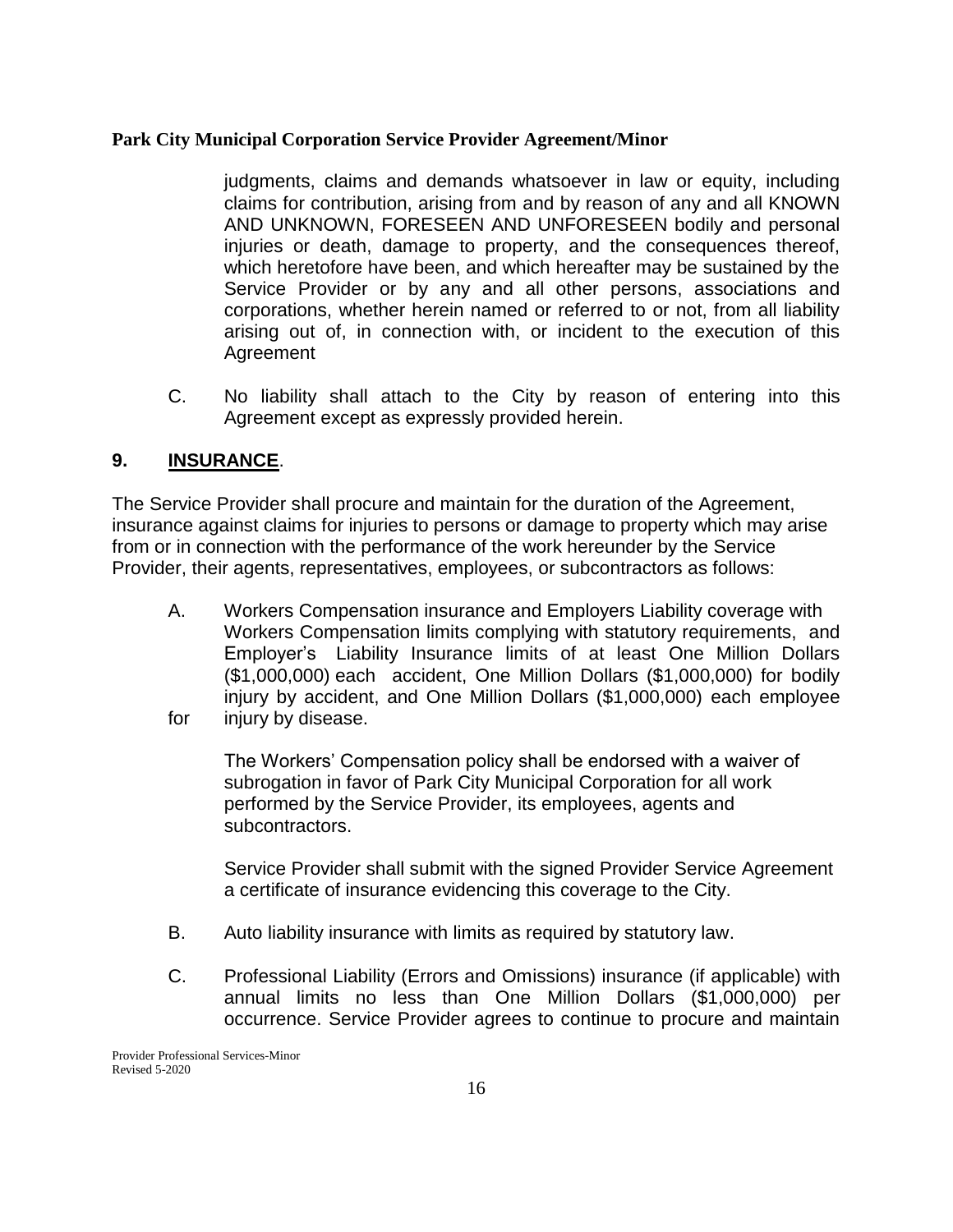professional liability insurance coverage meeting these requirements for the applicable period of statutory limitation of claims (or statute of repose, if applicable) after the project completion or termination of this Agreement.

If written on a claims-made basis, the Service Provider warrants that the retroactive date applicable to coverage precedes the effective date of this agreement; and that continuous coverage will be maintained for an extended reporting period endorsement (tail coverage) will be purchased for a period of at least three (3) years beginning from the time that work under this agreement is complete.

- D. Should any of the above described policies be cancelled before the expiration date thereof, Service Provider shall deliver notice to the City within thirty (30) days of cancellation. The City reserves the right to request certified copies of any required policies.
- E. The Service Provider's insurance shall contain a clause stating that coverage shall apply separately to each insured against whom claim is made or suit is brought, except with respect to the limits of the insurer's liability.
- F. For any claims related to this Service Provider/Professional Services Agreement, the Service Provider's insurance coverage shall be primary insurance coverage as with respect to Park City Municipal Corporation, its officers, officials, employees, and volunteers. Any insurance or selfinsurance maintained by Park City Municipal Corporation, its officers, officials, employees, or volunteers shall be excess of the Service Provider's insurance and shall not contribute with it.

## **10. TREATMENT OF ASSETS**.

Title to all property furnished by the City shall remain in the name of the City and the City shall become the owner of the work product and other documents, if any, prepared by the Service Provider pursuant to this Agreement (contingent on City's performance hereunder).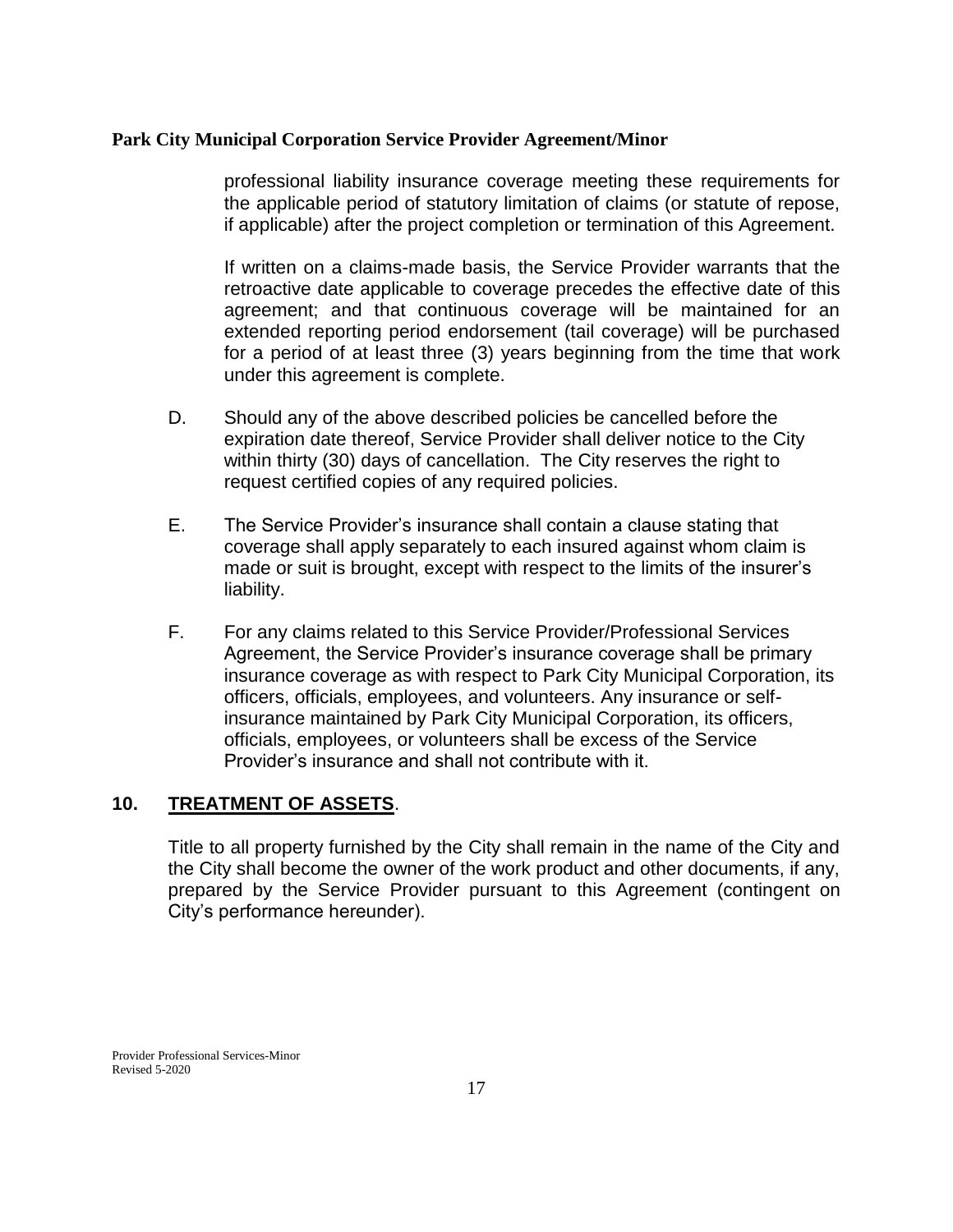## **11. COMPLIANCE WITH LAWS AND WARRANTIES**.

- A. The Service Provider, in the performance of this Agreement, shall comply with all applicable federal, state, and local laws and ordinances, including regulations for licensing, certification and operation of facilities, programs and accreditation, and licensing of individuals, and any other standards or criteria as described in this Agreement to assure quality of services.
- B. Unless otherwise exempt, the Service Provider is required to have a valid Park City business license.
- C. The Service Provider specifically agrees to pay any applicable fees or charges which may be due on account of this Agreement.
- D. If this Agreement is entered into for the physical performance of services within Utah the Service Provider shall register and participate in E-Verify, or an equivalent program. The Service Provider agrees to verify employment eligibility through E-Verify, or an equivalent program, for each new employee that is employed within Utah, unless exempted by Utah Code § 63G-12-302.
- E. Service Provider shall be solely responsible to the City for the quality of all services performed by its employees or sub-contractors under this Agreement. Service Provider hereby warrants that the services performed by its employees or sub-contractors will be performed substantially in conformance with the standard of care observed by similarly situated companies providing services under similar conditions.

## **12. NONDISCRIMINATION**.

- A. The City is an equal opportunity employer.
- B. In the performance of this Agreement, Service Provider will not discriminate against any qualified person in matters of compensation and other terms, privileges, and conditions of employment because of: race, color, religion, sex (including pregnancy, childbirth, pregnancy-related conditions, breastfeeding, or medical conditions related to breastfeeding), national origin, age (40 or older), disability, genetic information, sexual orientation, gender identity, or protected expressions. Service Provider shall take such action with respect to this Agreement as may be required to ensure full compliance with local, State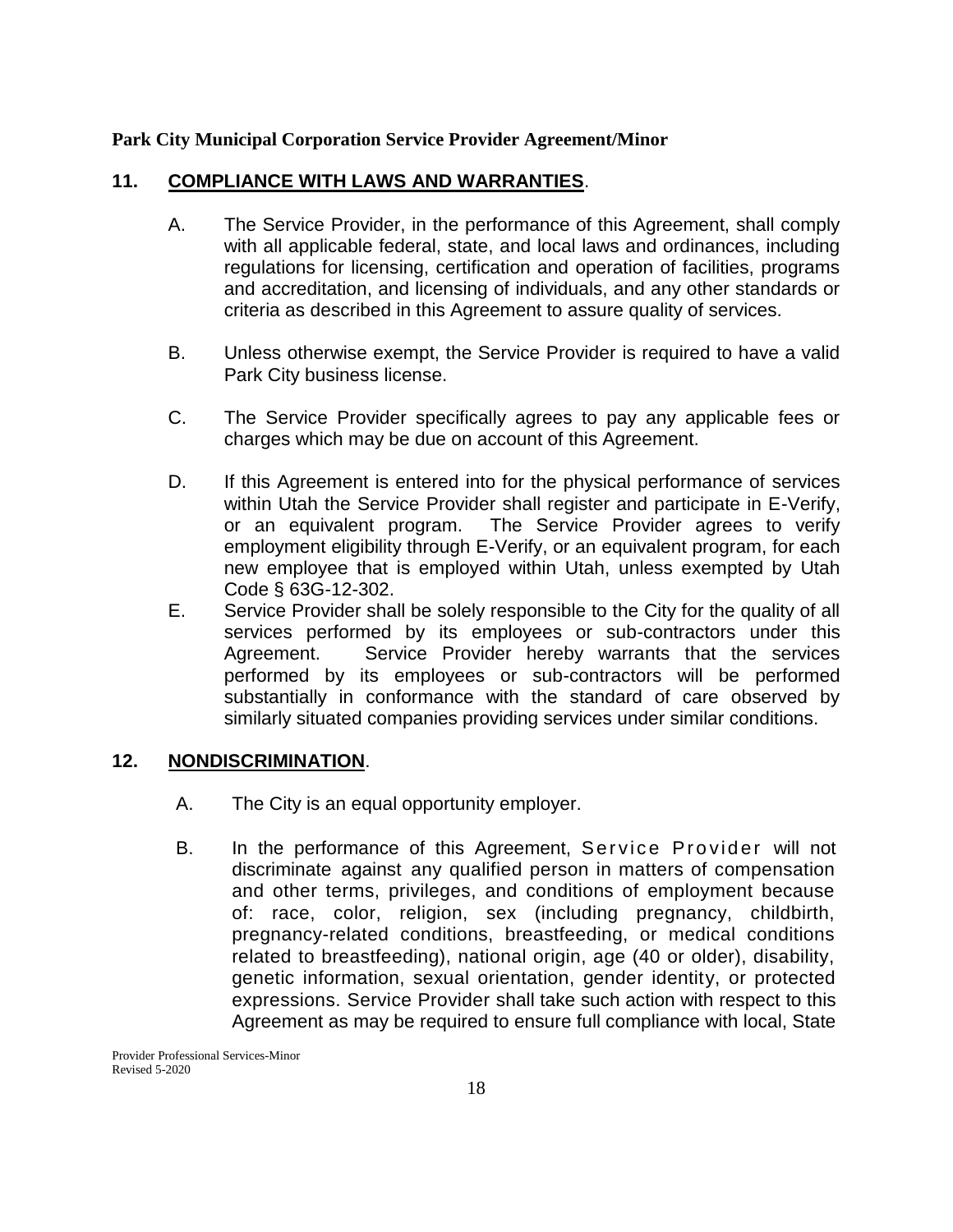and federal laws prohibiting discrimination in employment.

- C. Service Provider will not discriminate against any recipient of any services or benefits provided for in this Agreement on the grounds of race, color, religion, sex (including pregnancy, childbirth, pregnancy-related conditions, breastfeeding, or medical conditions related to breastfeeding), national origin, age (40 or older), disability, genetic information, sexual orientation, gender identity, or protected expressions.
- D. If any assignment or subcontracting has been authorized by the City, said assignment or subcontract shall include appropriate safeguards against discrimination. The Service Provider shall take such action as may be required to ensure full compliance with the provisions in the immediately preceding paragraphs herein.

## **13. ASSIGNMENTS/SUBCONTRACTING**.

- A. The Service Provider shall not assign its performance under this Agreement or any portion of this Agreement without the written consent of the City, and it is further agreed that said consent must be sought in writing by the Service Provider not less than thirty (30) days prior to the date of any proposed assignment. The City reserves the right to reject without cause any such assignment. Any assignment made without the prior express written consent of the City, as required by this paragraph, shall be deemed null and void.
- B. Any work or services assigned hereunder shall be subject to each provision of this Agreement and proper bidding procedures where applicable as set forth in local, state or federal statutes, ordinance and guidelines.
- C. Any technical/professional service subcontract not listed in this Agreement, must have express advance approval by the City.
- D. Each subcontractor that physically performs services within Utah shall submit an affidavit to the Service Provider stating that the subcontractor has used E-Verify, or an equivalent program, to verify the employment status of each new employee, unless exempted by Utah Code § 63G-12- 302.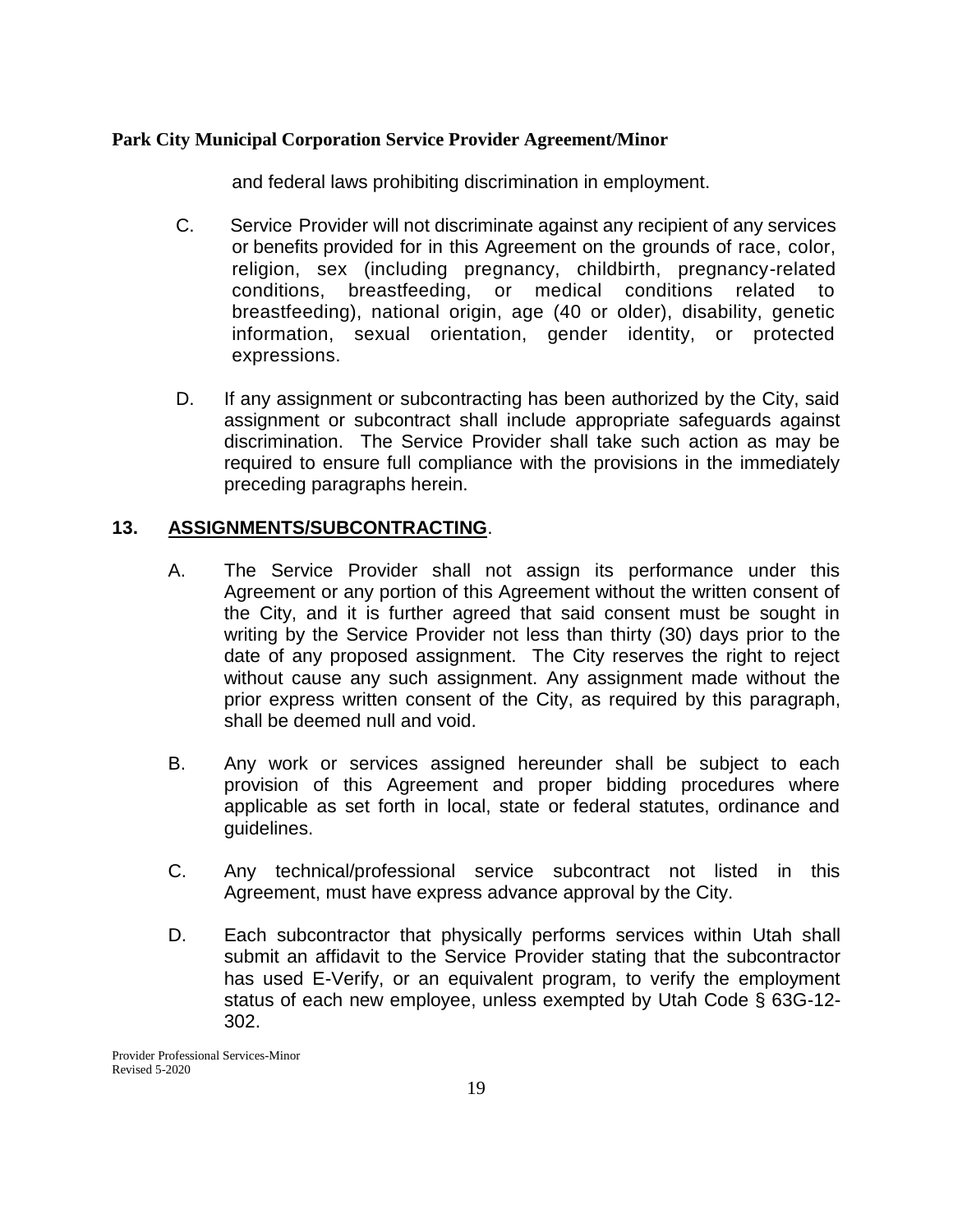## **14. CHANGES**.

Either party may request changes to the scope of services and performance to be provided hereunder, however, no change or addition to this Agreement shall be valid or binding upon either party unless such change or addition be in writing and signed by both Parties. Such amendments shall be attached to and made part of this Agreement.

## **15. PROHIBITED INTEREST, NO THIRD PARTY RIGHTS AND NO GRATUITY TO CITY EMPLOYEES**.

No member, officer, or employee of the City shall have any interest, direct or indirect, in this Agreement or the proceeds thereof.

Nothing herein is intended to confer rights of any kind in any third party.

No City employee who has procurement decision making authority and is engaged in the procurement process, or the process of administering a contract may knowingly receive anything of value including but not limited to gifts, meals, lodging or travel from anyone that is seeking or has a contract with the City.

## **16. MODIFICATIONS TO TASKS AND MISCELLANEOUS PROVISIONS**.

- A. All work proposed by the Service Provider is based on current government ordinances and fees in effect as of the date of this Agreement.
- B. Any changes to current government ordinances and fees which affect the scope or cost of the services proposed may be billed as an "extra" pursuant to Paragraph 3(C), or deleted from the scope, at the option of the City.
- C. The City shall make provision for access to the property and/or project and adjacent properties, if necessary for performing the services herein.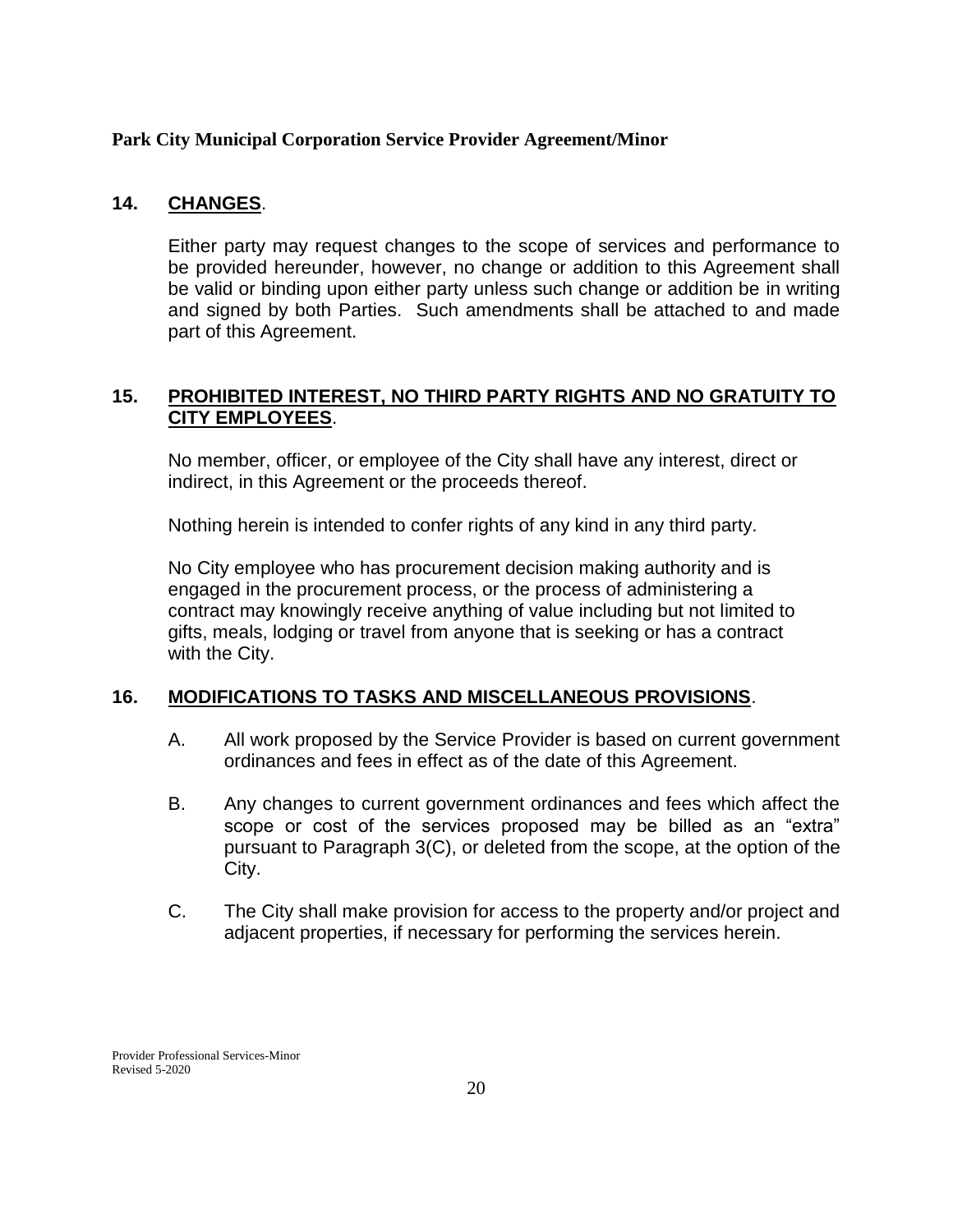## **17. TERMINATION**.

- A. Either party may terminate this Agreement, in whole or in part, at any time, by at least thirty (30) days written notice to the other party. The Service Provider shall be paid its costs, including contract close-out costs, and profit on work performed up to the time of termination. The Service Provider shall promptly submit a termination claim to the City. If the Service Provider has any property in its possession belonging to the City, the Service Provider will account for the same, and dispose of it in a manner directed by the City.
- B. If the Service Provider fails to perform in the manner called for in this Agreement, or if the Service Provider fails to comply with any other provisions of the Agreement and fails to correct such noncompliance within three (3) days written notice thereof, the City may immediately terminate this Agreement for cause. Termination shall be effected by serving a notice of termination on the Service Provider setting forth the manner in which the Service Provider is in default. The Service Provider will only be paid for services performed in accordance with the manner of performance set forth in this Agreement.

#### **18. NOTICE**.

Notice provided for in this Agreement shall be sent by certified mail to the addresses designated for the Parties below. Notice is effective upon the date it was sent, except that a notice of termination pursuant to Paragraph 16 is effective upon receipt. All reference to "days" in this Agreement shall mean calendar days.

## **19. ATTORNEYS FEES AND COSTS**.

If any legal proceeding is brought for the enforcement of this Agreement, or because of a dispute, breach, default, or misrepresentation in connection with any of the provisions of this Agreement, the prevailing party shall be entitled to recover from the other party, in addition to any other relief to which such party may be entitled, reasonable attorney's fees and other costs incurred in connection with that action or proceeding.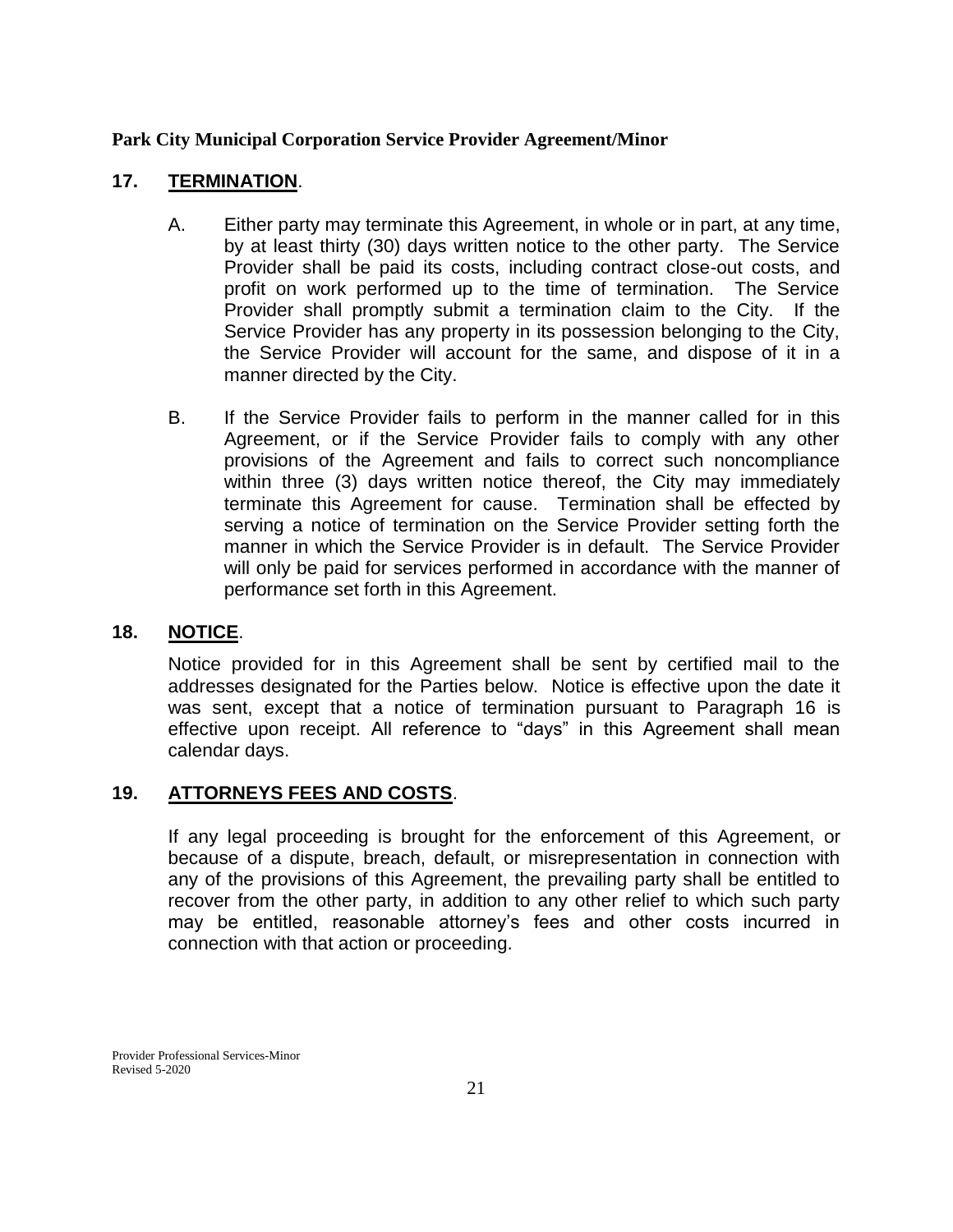## **20. JURISDICTION AND VENUE**.

- A. This Agreement has been and shall be construed as having been made and delivered within the State of Utah, and it is agreed by each party hereto that this Agreement shall be governed by the laws of the State of Utah, both as to interpretation and performance.
- B. Any action of law, suit in equity, or judicial proceeding for the enforcement of this Agreement, or any provisions thereof, shall be instituted and maintained only in any of the courts of competent jurisdiction in Summit County, Utah.

## **21. SEVERABILITY AND NON-WAIVER**.

- A. If, for any reason, any part, term, or provision of this Agreement is held by a court of the United States to be illegal, void or unenforceable, the validity of the remaining provisions shall not be affected, and the rights and obligations of the Parties shall be construed and enforced as if the Agreement did not contain the particular provision held to be invalid.
- B. If it should appear that any provision hereof is in conflict with any statutory provision of the State of Utah, said provision which may conflict therewith shall be deemed inoperative and null and void insofar as it may be in conflict therewith, and shall be deemed modified to conform in such statutory provisions.
- C. It is agreed by the Parties that the forgiveness of the non-performance of any provision of this Agreement does not constitute a subsequent waiver of the provisions of this Agreement. No waiver shall be effective unless it is in writing and signed by an authorized representative of the waiving party.

## **22. ENTIRE AGREEMENT**.

The Parties agree that this Agreement is the complete expression of the terms hereto and any oral representations or understandings not incorporated herein are excluded. Further, any modification of this Agreement shall be in writing and signed by both Parties. Failure to comply with any of the provisions stated herein shall constitute material breach of contract and cause for termination. Both Parties recognize time is of the essence in the performance of the provisions of this Agreement. It is also agreed by the Parties that the forgiveness of the non-performance of any provision of this Agreement does not constitute a waiver of the provisions of this Agreement.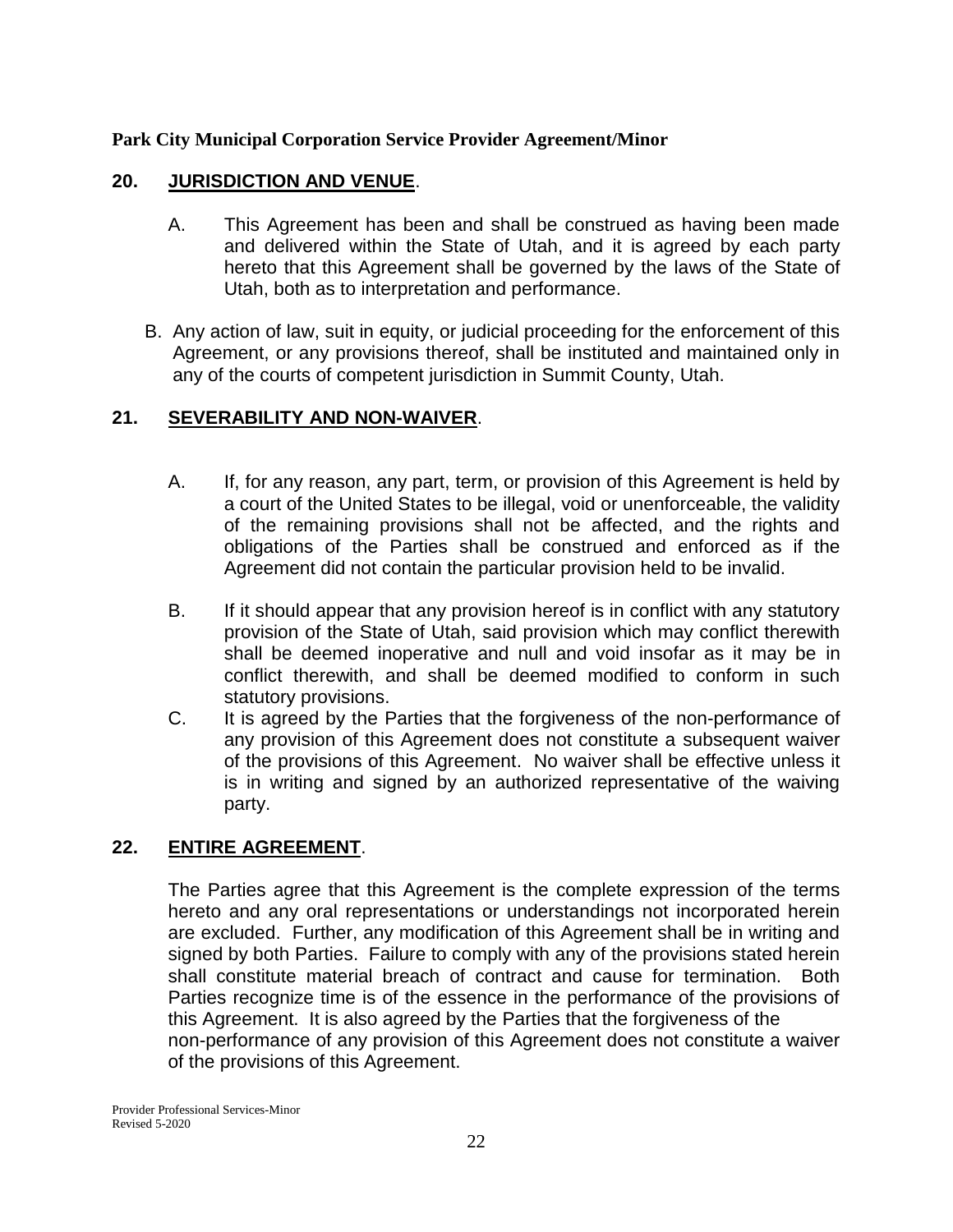## **23. COUNTERPARTS.**

This Agreement may be executed in counterparts, each of which will be deemed an original and all of which together will constitute one and the same instrument.

## **24. ELECTRONIC SIGNATURES**.

Each party agrees that the signatures of the parties included in this Agreement, whether affixed on an original document manually and later electronically transmitted or whether affixed by an electronic signature through an electronic signature system such as DocuSign, are intended to authenticate this writing and to create a legal and enforceable agreement between the parties hereto.

IN WITNESS WHEREOF the Parties hereto have caused this Agreement to be executed the day and year first hereinabove written.

## **PARK CITY MUNICIPAL CORPORATION**, a Utah

municipal corporation 445 Marsac Avenue Post Office Box 1480 Park City, UT 84060-1480

Matt Dias, City Manager

\_\_\_\_\_\_\_\_\_\_\_\_\_\_\_\_\_\_\_\_\_\_\_\_\_\_\_\_\_\_\_\_

Attest:

City Recorder's Office

\_\_\_\_\_\_\_\_\_\_\_\_\_\_\_\_\_\_\_\_\_\_\_\_\_\_\_

\_\_\_\_\_\_\_\_\_\_\_\_\_\_\_\_\_\_\_\_\_\_\_\_\_\_\_

Approved as to form:

City Attorney's Office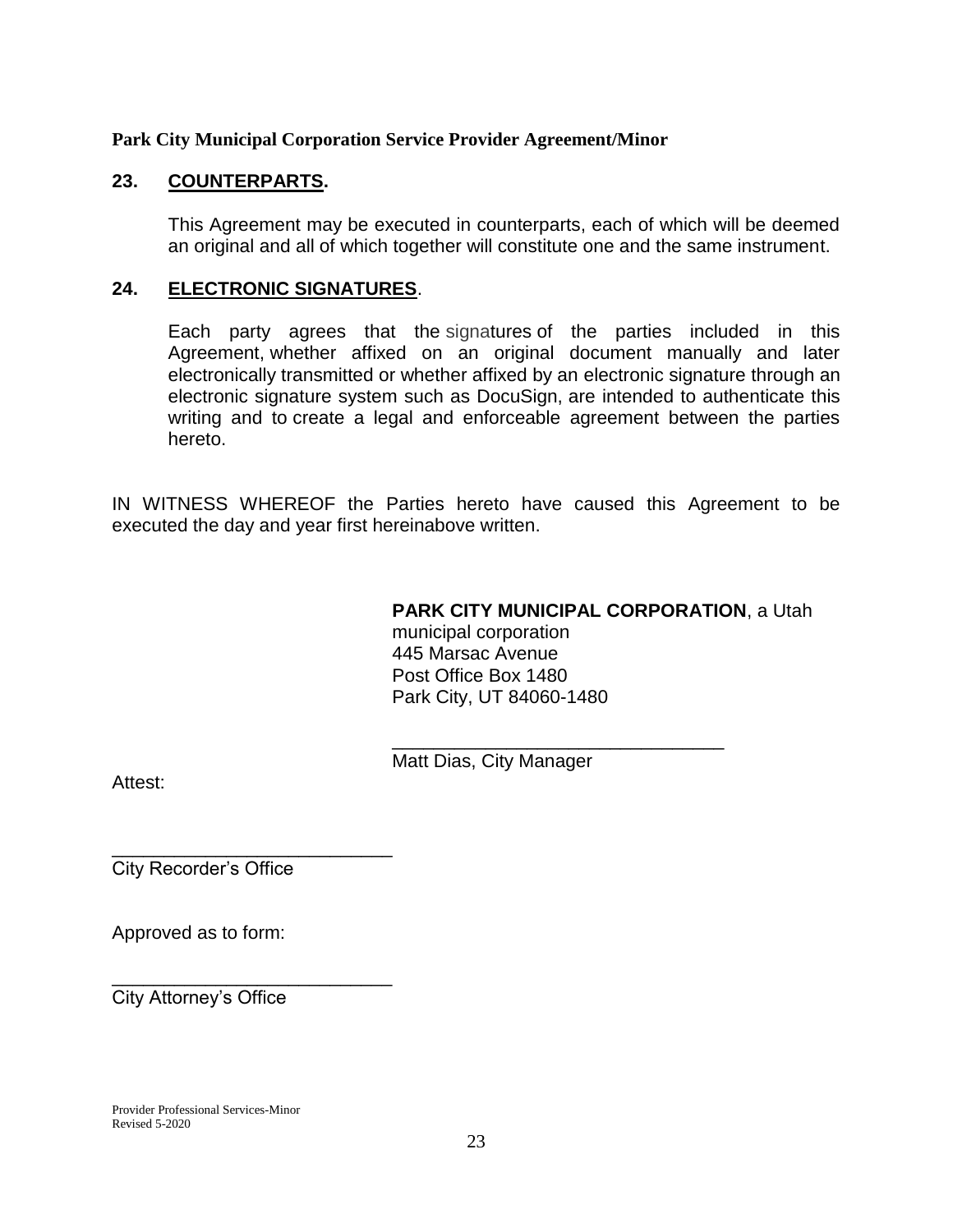## **SERVICE PROVIDER:**

Name: Address: City/State/Zip: Tax ID#: \_\_\_\_\_\_\_\_\_\_\_\_\_\_\_\_\_\_\_\_\_\_\_\_\_ PC Business License #:\_\_\_\_\_\_\_\_\_\_\_

\_\_\_\_\_\_\_\_\_\_\_\_\_\_\_\_\_\_\_\_\_\_\_\_\_\_\_\_\_\_\_\_\_\_

\_\_\_\_\_\_\_\_\_\_\_\_\_\_\_\_\_\_\_\_\_\_\_\_\_\_\_\_\_\_\_\_\_\_

\_\_\_\_\_\_\_\_\_\_\_\_\_\_\_\_\_\_\_\_\_\_\_\_\_\_\_\_\_\_\_\_\_\_

Printed Name

**Signature** 

**Title**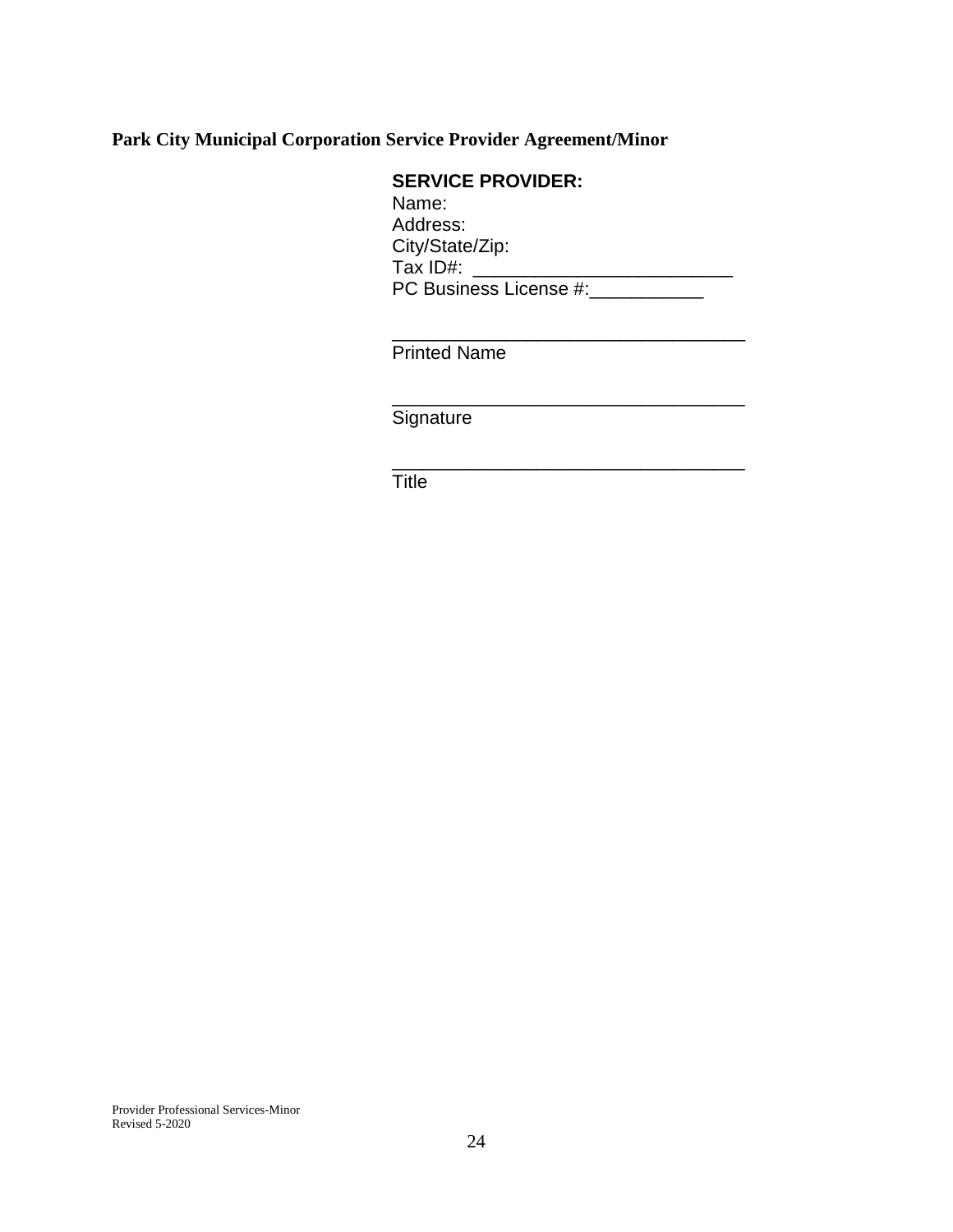## THE CITY REQUIRES THE SERVICE PROVIDER TO COMPLETE EITHER THE NOTARY BLOCK OR THE UNSWORN DECLARATION, WHICH ARE BELOW.

STATE OF UTAH ) ) ss. COUNTY OF SUMMIT

\_\_\_\_\_\_\_\_\_\_\_\_\_\_\_\_\_\_\_\_\_\_\_\_\_\_\_\_\_\_\_\_\_\_

| On this _____ day of __________________, 2020, personally appeared before me          |  |  |                                             |  |                         |  |
|---------------------------------------------------------------------------------------|--|--|---------------------------------------------|--|-------------------------|--|
|                                                                                       |  |  | whose identity is personally known to me/or |  |                         |  |
| proved to me on the basis of satisfactory evidence and who by me duly sworn/affirmed, |  |  |                                             |  |                         |  |
|                                                                                       |  |  |                                             |  |                         |  |
|                                                                                       |  |  | and acknowledged that he/she signed it      |  |                         |  |
|                                                                                       |  |  |                                             |  | (title) for             |  |
|                                                                                       |  |  | $a \fbox{---}$                              |  | corporation (or limited |  |
| liability company).                                                                   |  |  |                                             |  |                         |  |

Notary Public

I declare under criminal penalty under the law of Utah that the foregoing is true and correct. Signed on the \_\_\_ day of \_\_\_\_\_\_, 2020, at

\_\_\_\_\_\_\_\_\_\_\_\_\_\_\_\_\_\_\_\_\_\_\_\_\_\_\_\_\_\_\_\_\_\_\_\_\_ (insert State and County here).

Printed name **Executive 2008** 

Signature:\_\_\_\_\_\_\_\_\_\_\_\_\_\_\_\_\_\_\_\_\_\_\_\_\_\_\_\_\_\_\_\_\_\_\_\_\_\_\_\_\_\_\_\_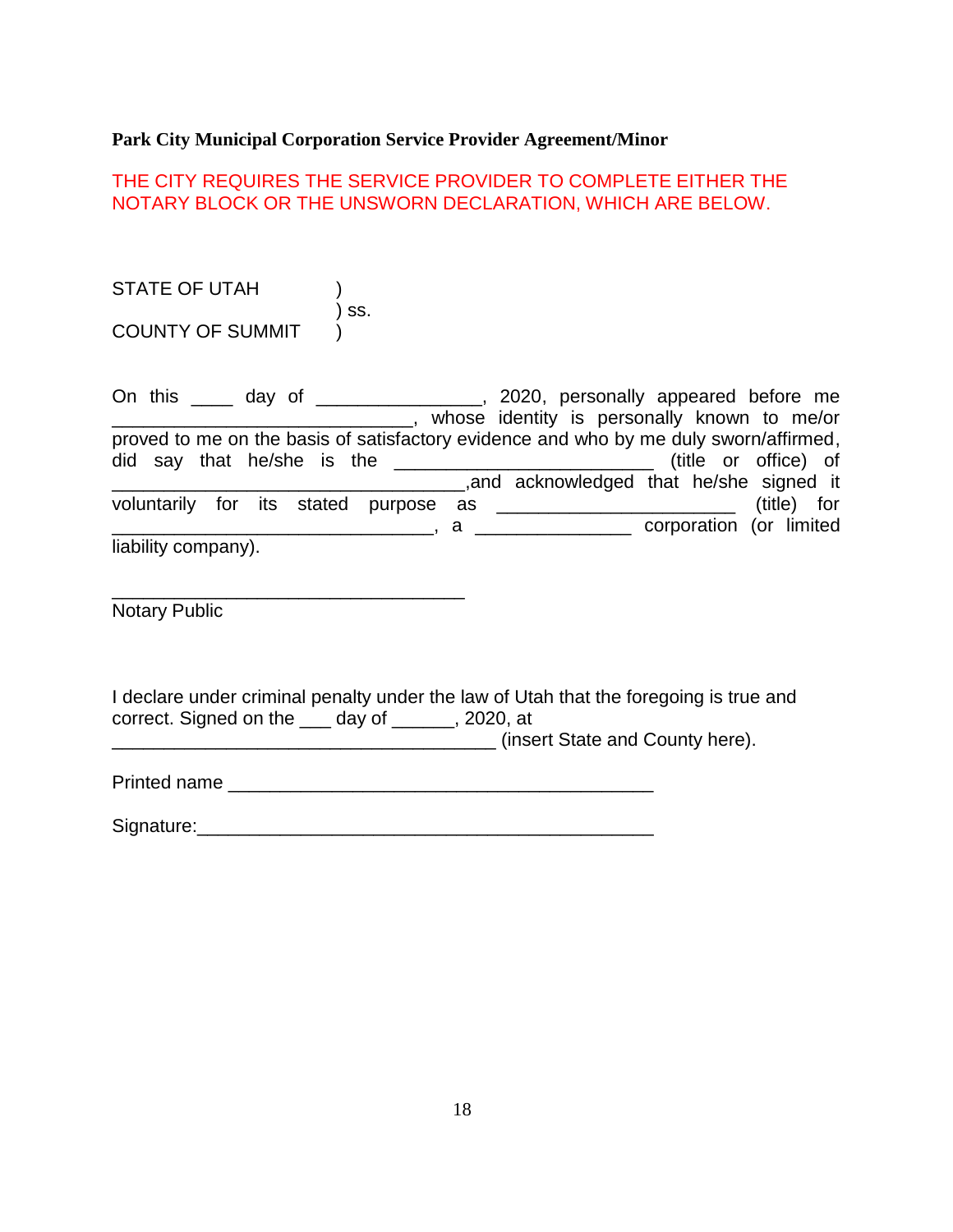## **EXHIBIT "A"**

## SCOPE OF SERVICES